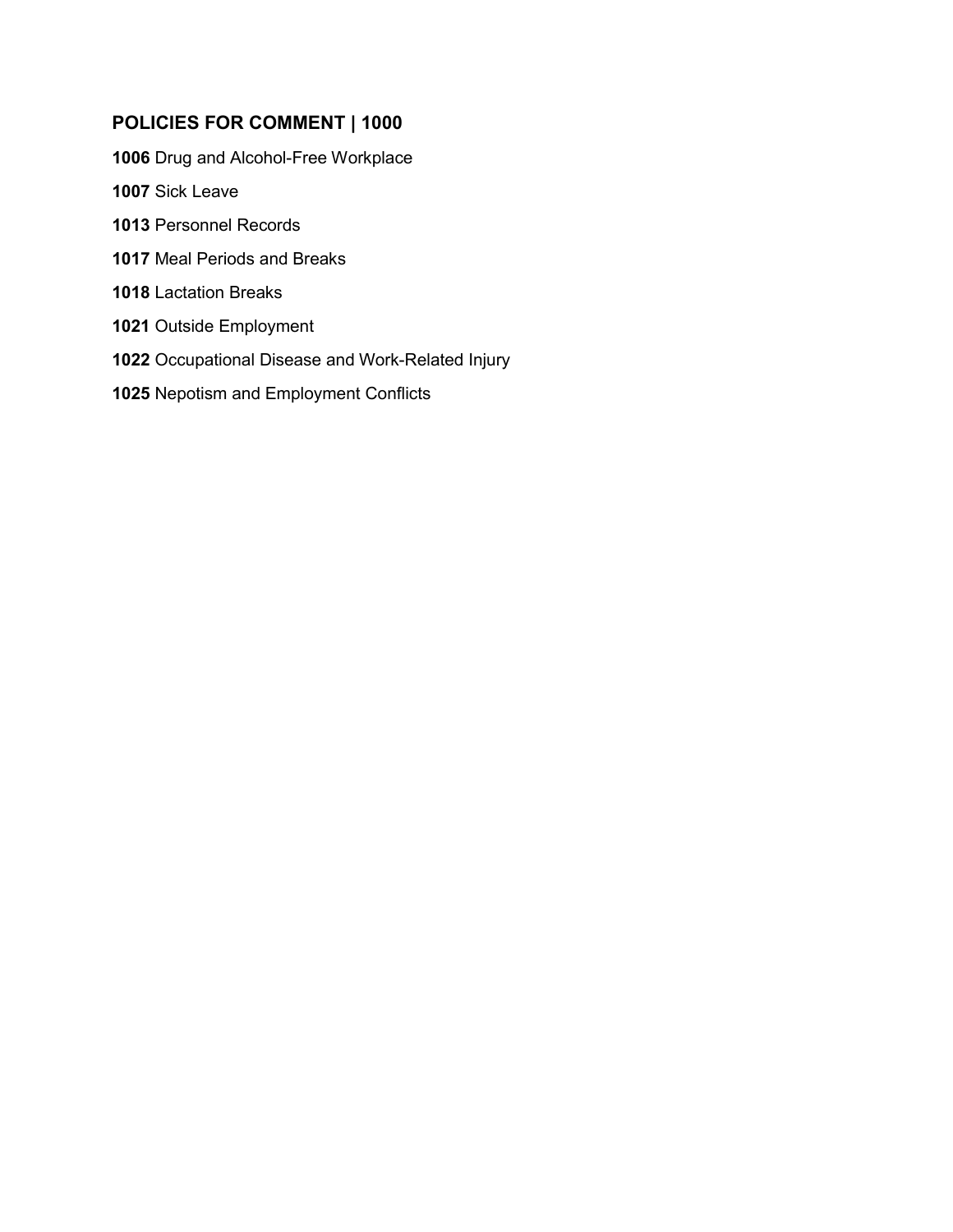# <span id="page-1-0"></span>**Drug- and Alcohol-Free Workplace**

## **1006.1 PURPOSE AND SCOPE**

### **Best Practice**

The purpose of this policy is to establish clear and uniform guidelines regarding drugs and alcohol in the workplace (41 USC § 8103).

## **1006.2 POLICY**

#### **Best Practice**

It is the policy of this department to provide a drug- and alcohol-free workplace for all members.

## **1006.3 GENERAL GUIDELINES**

#### **Federal MODIFIED**

Alcohol and drug use in the workplace or on department time can endanger the health and safety of department members and the public.

Members who have consumed any detectable amount of an alcoholic beverage or taken any medication, or combination thereof, that would tend to adversely affect their mental or physical abilities shall not report for duty. Affected members shall notify the Shift Sergeant or appropriate supervisor as soon as the member is aware that the member will not be able to report to work. If the member is unable to make the notification, every effort should be made to have a representative contact the supervisor in a timely manner. If the member is adversely affected while on-duty, the member shall be immediately removed and released from work (see the Work Restrictions section in this policy).

## 1006.3.1 USE OF MEDICATIONS

## **Best Practice**

Members should not use any medications that will impair their ability to safely and completely perform their duties. Any member who is medically required or has a need to take any such medication shall report that need to the member's immediate supervisor prior to commencing any on-duty status.

## 1006.3.2 MEDICAL CANNABIS

#### **Best Practice MODIFIED**

Possession, use, or being under the influence of medical cannabis on-duty is prohibited and may lead to corrective action, including dismissal.

## **1006.4 MEMBER RESPONSIBILITIES**

#### **Federal**

Members shall report for work in an appropriate mental and physical condition. Members are prohibited from purchasing, manufacturing, distributing, dispensing, possessing, or using controlled substances or alcohol on department premises or on department time (41 USC § 8103).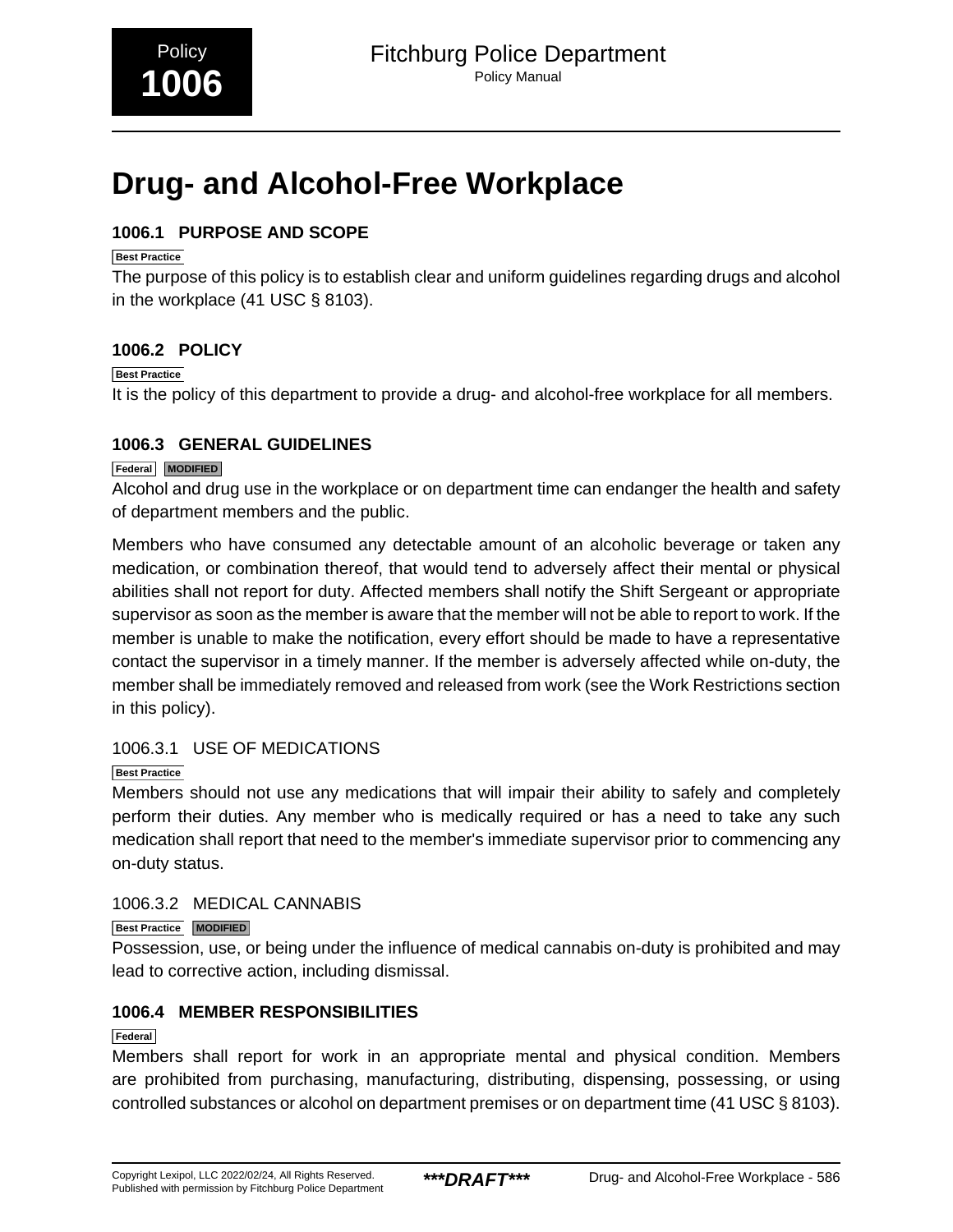Policy Manual

## Drug- and Alcohol-Free Workplace

The lawful possession or use of prescribed medications or over-the-counter remedies is excluded from this prohibition.

Members who are authorized to consume alcohol as part of a special assignment shall not do so to the extent of impairing on-duty performance.

Members shall notify a supervisor immediately if they observe behavior or other evidence that they believe demonstrates that a fellow on-duty member is impaired due to drug or alcohol use.

Members are required to notify their immediate supervisors of any criminal drug statute conviction for a violation occurring in the workplace no later than five days after such conviction (41 USC § 8103).

#### **1006.5 EMPLOYEE ASSISTANCE PROGRAM**

#### **Federal**

There may be available a voluntary employee assistance program to assist those who wish to seek help for alcohol and drug problems (41 USC § 8103). Insurance coverage that provides treatment for drug and alcohol abuse also may be available. Employees should contact the Human Resources Department, their insurance providers or the employee assistance program for additional information. It is the responsibility of each employee to seek assistance before alcohol or drug problems lead to performance problems.

#### **1006.6 WORK RESTRICTIONS**

#### **Best Practice**

If a member informs a supervisor that he/she has consumed any alcohol, drug or medication that could interfere with a safe and efficient job performance, the member may be required to obtain clearance from his/her physician before continuing to work.

If the supervisor reasonably believes, based on objective facts, that a member is impaired by the consumption of alcohol or other drugs, the supervisor shall prevent the member from continuing work and shall ensure that he/she is safely transported away from the Department.

#### **1006.7 SCREENING TESTS**

#### **Best Practice MODIFIED**

A supervisor may require an employee to submit to a screening test under any of the following circumstances:

- (a) The supervisor reasonably believes, based upon objective facts, that the employee is under the influence of alcohol or drugs that are impairing the employee's ability to perform duties safely and efficiently.
- (b) The employee discharges a firearm in the performance of the employee's duties (excluding training or authorized euthanizing of an animal).
- (c) The employee discharges a firearm issued by the Department while off-duty, resulting in injury, death, or substantial property damage.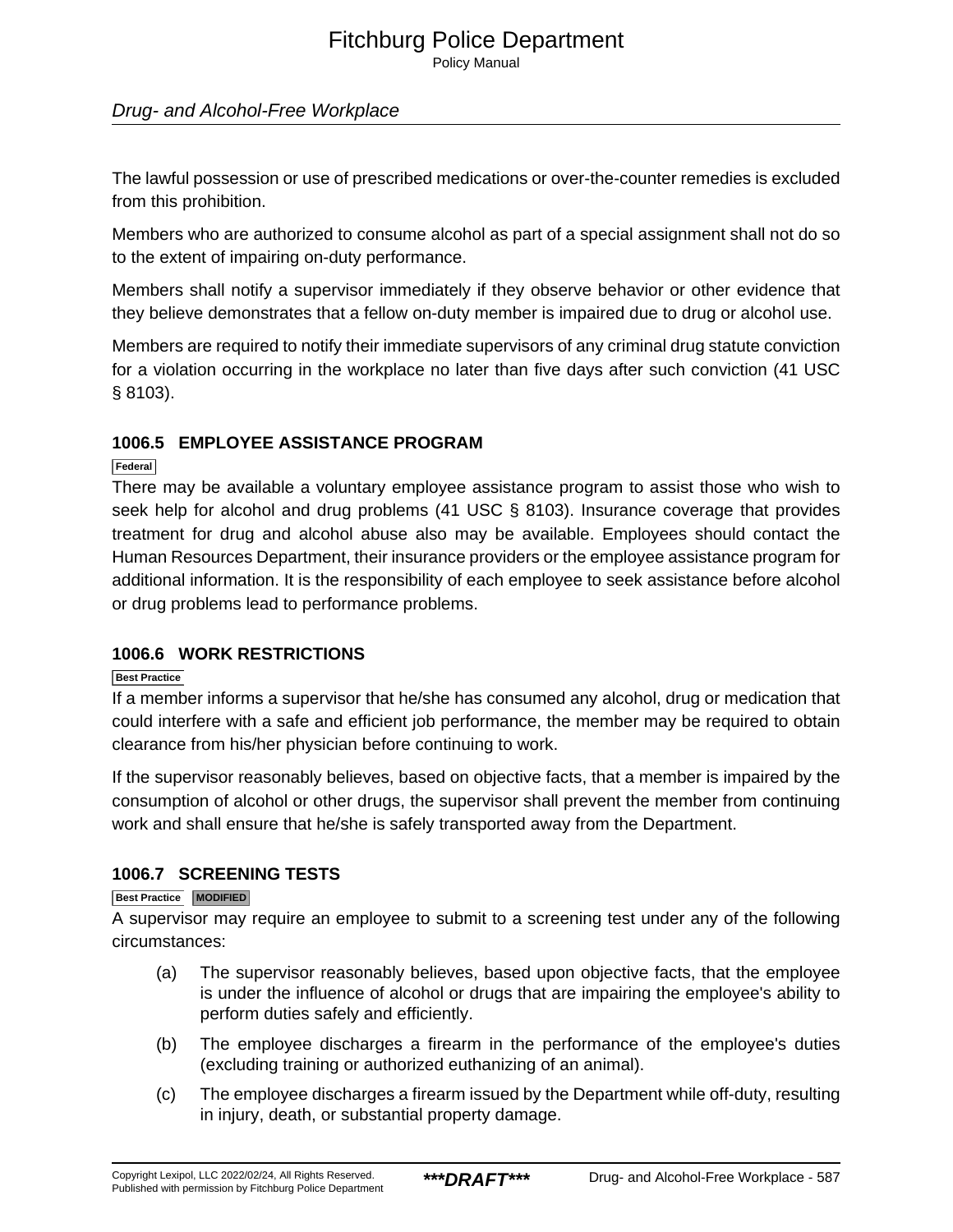Policy Manual

## Drug- and Alcohol-Free Workplace

(d) The employee drives a motor vehicle in the performance of the employee's duties and becomes involved in an incident that results in bodily injury, death, substantial damage to property, receives a citation, or the crash is reportable in nature.

#### 1006.7.1 SUPERVISOR RESPONSIBILITIES

#### **Best Practice MODIFIED**

The supervisor shall prepare a written record documenting the specific facts that led to the decision to require the test, and shall inform the employee in writing of the following:

- (a) The test will be given to detect either alcohol or drugs, or both.
- (b) The result of the test is not admissible in any criminal proceeding against the employee.
- (c) The employee may refuse the test, but refusal may result in dismissal or other corrective action.

#### 1006.7.2 DISCIPLINE

#### **Best Practice MODIFIED**

An employee may be subject to corrective action if the employee:

- (a) Fails or refuses to submit to a screening test as requested.
- (b) After taking a screening test that indicates the presence of a controlled substance, fails to provide proof, within 72 hours after being requested, that the employee took the controlled substance as directed, pursuant to a current and lawful prescription issued in the employee's name.

#### **1006.8 COMPLIANCE WITH THE DRUG-FREE WORKPLACE ACT**

#### **Federal MODIFIED**

No later than 30 days following notice of any drug statute conviction for a violation occurring in the workplace involving a member, the Department will take appropriate corrective action, up to and including dismissal, and/or requiring the member to satisfactorily participate in a drug abuse assistance or rehabilitation program (41 USC § 8104).

#### **1006.9 CONFIDENTIALITY**

#### **Best Practice**

The Department recognizes the confidentiality and privacy due to its members. Disclosure of any information relating to substance abuse treatment, except on a need-to-know basis, shall only be with the express written consent of the member involved or pursuant to lawful process.

The written results of any screening tests and all documents generated by the employee assistance program are considered confidential medical records and shall be maintained in the member's confidential medical file in accordance with the Personnel Records Policy.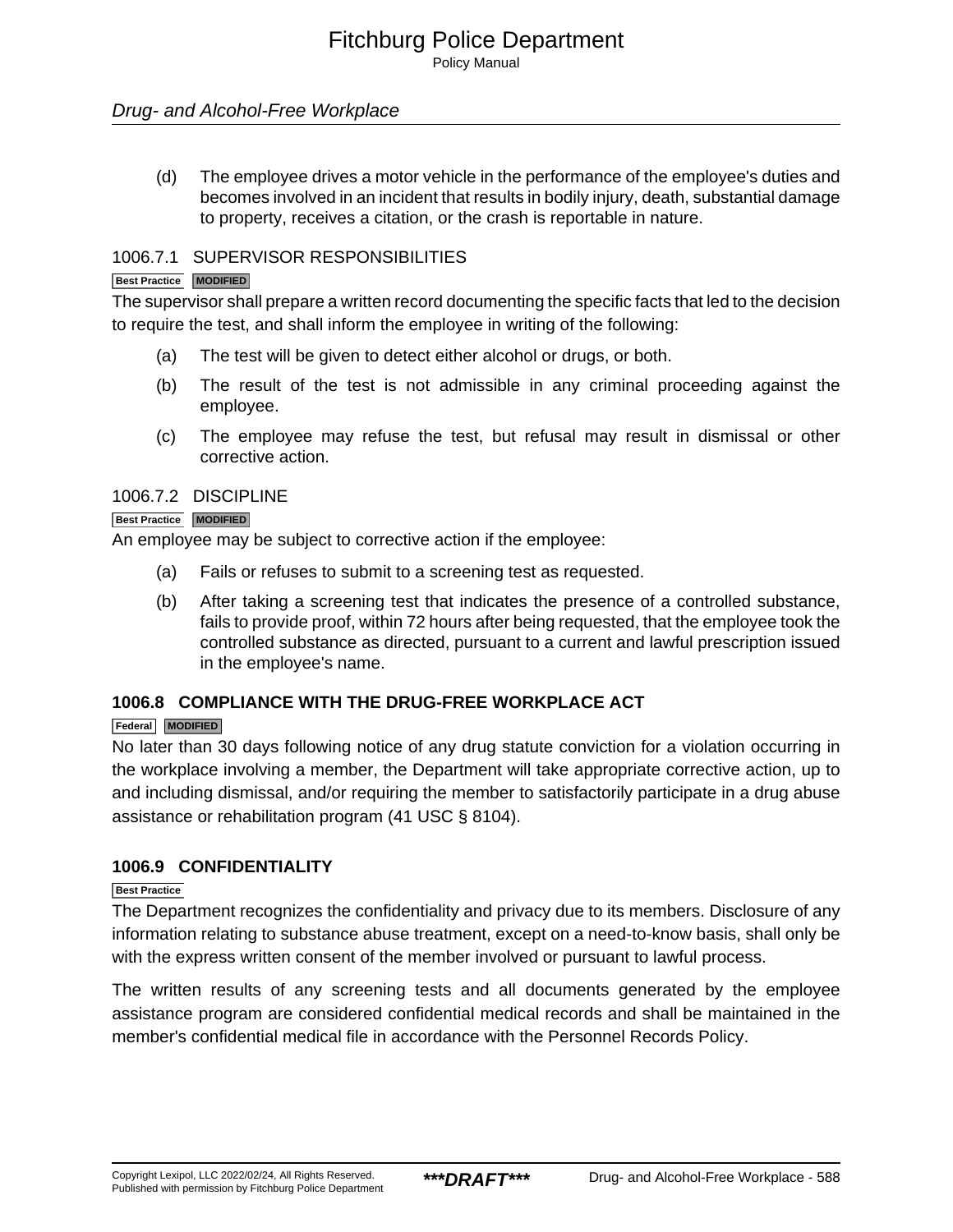<span id="page-4-0"></span>

# **Sick Leave**

## **1007.1 PURPOSE AND SCOPE**

#### **Federal**

This policy provides general guidance regarding the use and processing of sick leave. The accrual and terms of use of sick leave for eligible employees are detailed in the City personnel manual or applicable collective bargaining agreement.

This policy is not intended to cover all types of sick or other leaves. For example, employees may be entitled to additional paid or unpaid leave for certain family and medical reasons as provided for in the Family and Medical Leave Act (FMLA) (29 USC § 2601 et seq.) and Wisconsin Family and Medical Leave Act (Wis. Stat. § 103.10); or for bone marrow and organ donation leave (Wis. Stat. § 103.11).

## **1007.2 POLICY**

## **Best Practice**

It is the policy of the Fitchburg Police Department to provide eligible employees with a sick leave benefit.

## **1007.3 USE OF SICK LEAVE**

#### **Discretionary MODIFIED**

Sick leave is intended to be used for qualified absences. Sick leave is not considered vacation.

Employees on sick leave shall not engage in other employment or self-employment or participate in any sport, hobby, recreational activity or other activity that may impede recovery from the injury or illness (see the Outside Employment Policy).

Qualified appointments should be scheduled during a member's non-working hours when it is reasonable to do so.

#### 1007.3.1 NOTIFICATION

#### **Best Practice**

All members should notify the Shift Sergeant or appropriate supervisor as soon as they are aware that they will not be able to report to work and no less than one hour before the start of their scheduled shifts. If, due to an emergency, a member is unable to contact the supervisor, every effort should be made to have a representative for the member contact the supervisor.

When the necessity to be absent from work is foreseeable, such as planned medical appointments or treatments, the member shall, whenever possible and practicable, provide the Department with no less than 30 days' notice of the impending absence.

Upon return to work, members are responsible for ensuring their time off was appropriately accounted for, and for completing and submitting the required documentation describing the type of time off used and the specific amount of time taken.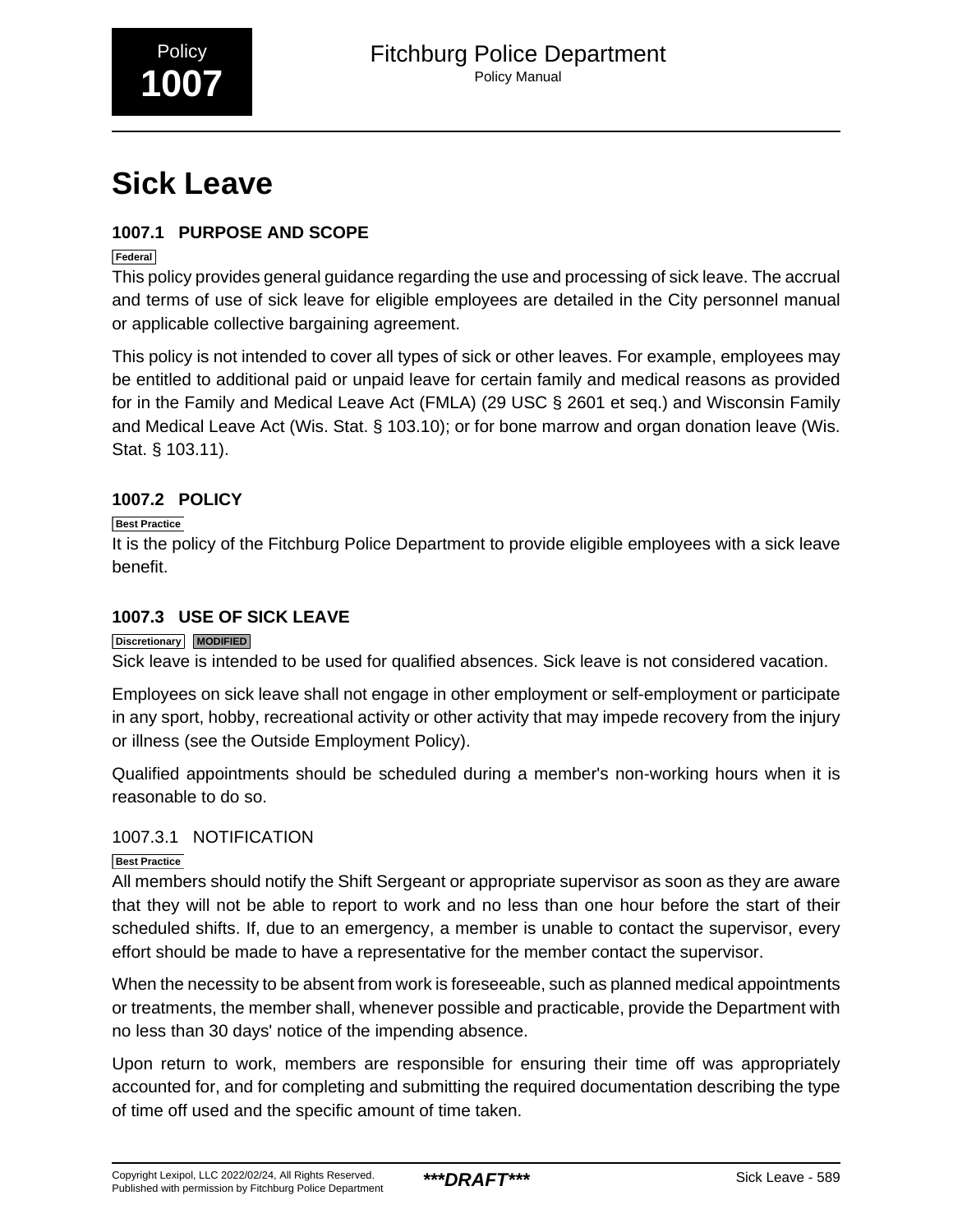#### **1007.4 EXTENDED ABSENCE**

#### **Best Practice**

Members absent from duty for more than three consecutive days may be required to furnish a statement from a health care provider supporting the need to be absent and/or the ability to return to work. Members on an extended absence shall, if possible, contact their supervisor at specified intervals to provide an update on their absence and expected date of return.

Nothing in this section precludes a supervisor from requiring, with cause, a health care provider's statement for an absence of three or fewer days.

#### **1007.5 SUPERVISOR RESPONSIBILITIES**

**Best Practice**

The responsibilities of supervisors include, but are not limited to:

- (a) Monitoring and regularly reviewing the attendance of those under their command to ensure that the use of sick leave and absences is consistent with this policy.
- (b) Attempting to determine whether an absence of four or more days may qualify as family medical leave and consulting with legal counsel or the Human Resources Department as appropriate.
- (c) Addressing absences and sick leave use in the member's performance evaluation when excessive or unusual use has:
	- 1. Negatively affected the member's performance or ability to complete assigned duties.
	- 2. Negatively affected department operations.
- (d) When appropriate, counseling members regarding excessive absences and/or inappropriate use of sick leave.
- (e) Referring eligible members to an available employee assistance program when appropriate.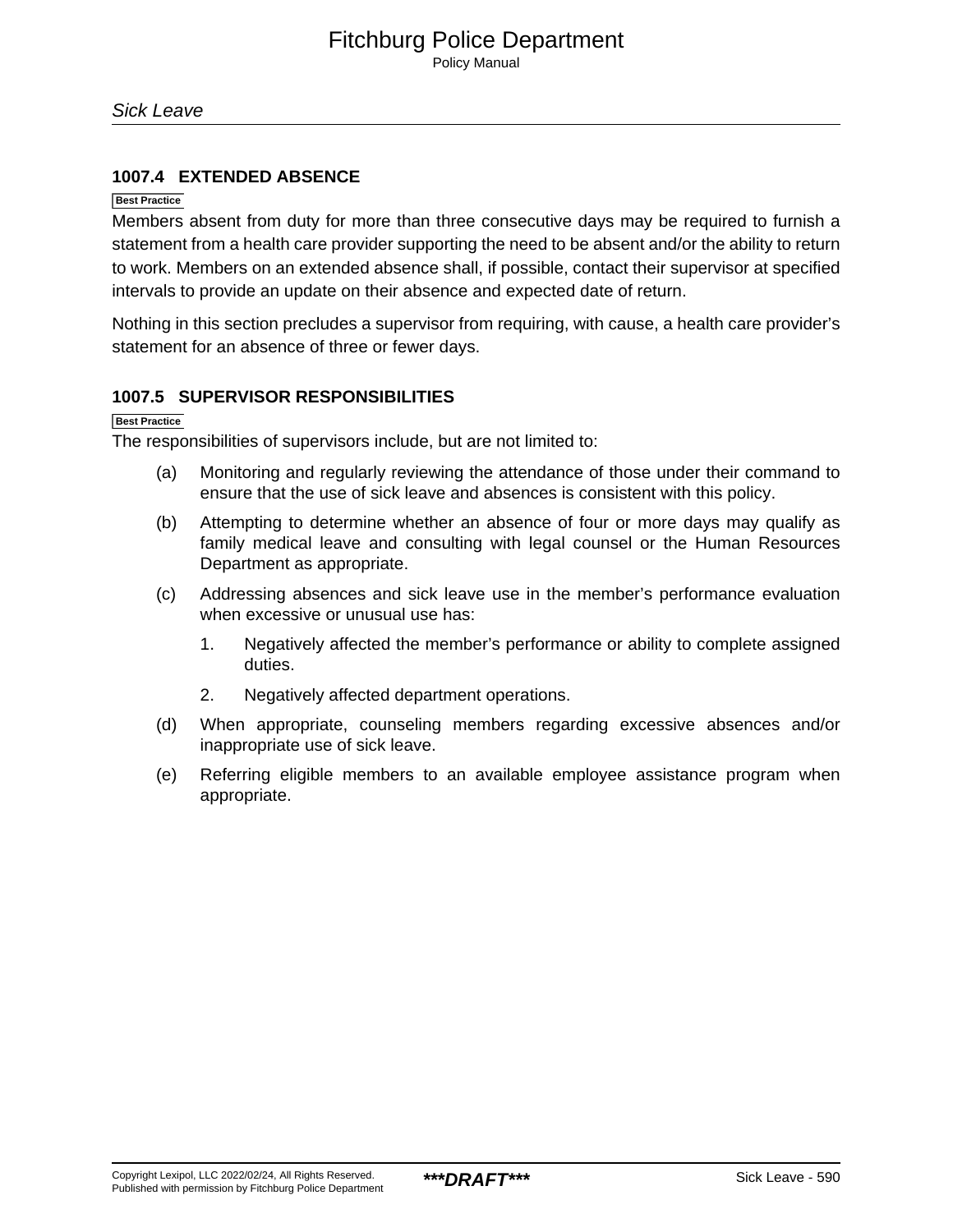# <span id="page-6-0"></span>**Personnel Records**

## **1013.1 PURPOSE AND SCOPE**

#### **Best Practice**

This policy governs the maintenance and access to personnel records. Personnel records include any file maintained under an individual member's name.

## **1013.2 POLICY**

#### **State**

It is the policy of this Department to maintain personnel records and preserve the confidentiality of personnel records pursuant to the Constitution and the laws of Wisconsin (Wis. Stat. § 19.36(10)).

## **1013.3 DEPARTMENT FILE**

**State**

The department file shall be maintained as a record of a person's employment/appointment with this department. The department file should contain, at a minimum (Wis. Stat. § 165.85):

- (a) Personal data, including photographs, marital status, names of family members, educational and employment history, or similar information. A photograph of the member should be permanently retained.
- (b) Election of employee benefits.
- (c) Personnel action reports reflecting assignments, promotions, and other changes in employment/appointment status. These should be permanently retained.
- (d) Original performance evaluations. These should be permanently maintained.
- (e) Discipline records, including copies of sustained personnel complaints.
- (f) Adverse comments such as supervisor notes or memos may be retained in the department file after the member has had the opportunity to read and initial the comment.
	- 1. Once a member has had an opportunity to read and initial any adverse comment, the member shall be given the opportunity to respond in writing to the adverse comment.
	- 2. Any member response shall be attached to and retained with the original adverse comment (Wis. Stat. § 103.13).
	- 3. If a member refuses to initial or sign an adverse comment, at least one supervisor should note the date and time of such refusal on the original comment. Such a refusal, however, shall not be deemed insubordination, nor shall it prohibit the entry of the adverse comment into the member's file.
- (g) Commendations and awards.
- (h) Any other information, the disclosure of which would constitute an unwarranted invasion of personal privacy.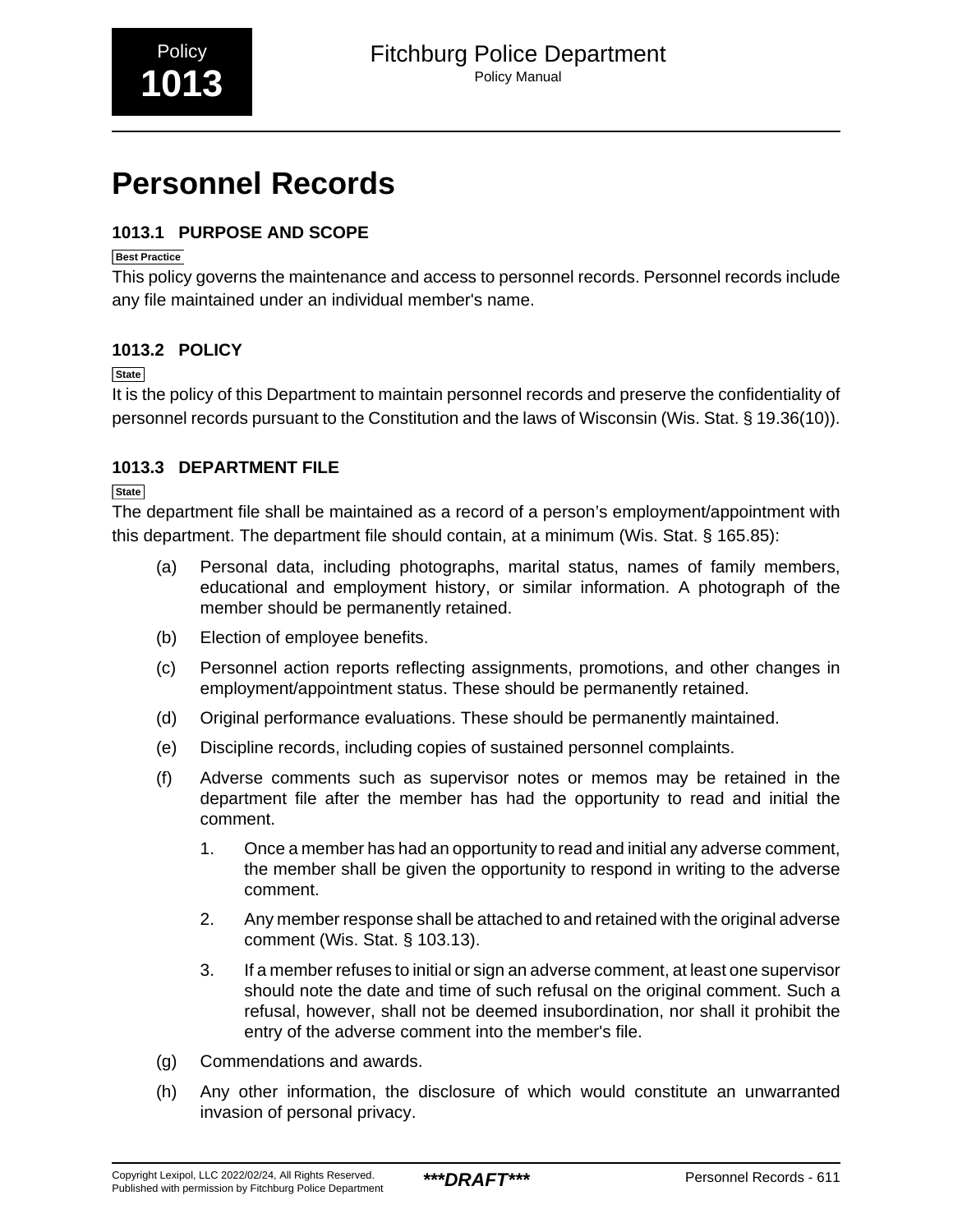Personnel Records

#### **1013.4 SECTION FILE**

#### **Best Practice**

Section files may be separately maintained internally by a member's supervisor for the purpose of completing timely performance evaluations. The Section file may contain supervisor comments, notes, notices to correct and other materials that are intended to serve as a foundation for the completion of timely performance evaluations.

#### **1013.5 TRAINING FILE**

#### **Best Practice**

An individual training file shall be maintained by the Deputy Chief for each member. Training files will contain records of all training; original or photocopies of available certificates, transcripts, diplomas and other documentation; and education and firearms qualifications. Training records may also be created and stored remotely, either manually or automatically (e.g., Daily Training Bulletin (DTB) records).

- (a) The involved member is responsible for providing the Deputy Chief or immediate supervisor with evidence of completed training/education in a timely manner.
- (b) The Deputy Chief or supervisor shall ensure that copies of such training records are placed in the member's training file.

#### **1013.6 ADMINISTRATIVE INVESTIGATION FILE**

#### **Best Practice MODIFIED**

Administrative Investigation files shall be maintained under the exclusive control of the Deputy Chief in conjunction with the office of the Chief of Police. Access to these files may only be approved by the Chief of Police or the Deputy Chief.

These files shall contain the complete administrative investigation of all formal complaints of member misconduct, regardless of disposition. Investigations of complaints or actions that result in the following findings shall not be placed in the member's department file but will be maintained in the administrative investigation file:

- (a) Not sustained
- (b) Unfounded
- (c) Exonerated

#### **1013.7 MEDICAL FILE**

**State**

A medical file shall be maintained separately from all other personnel records and shall contain all documents relating to the member's medical condition and history, including but not limited to:

- (a) Materials relating to a medical leave of absence, including leave under the Family and Medical Leave Act (FMLA).
- (b) Documents relating to workers' compensation claims or the receipt of short- or longterm disability benefits.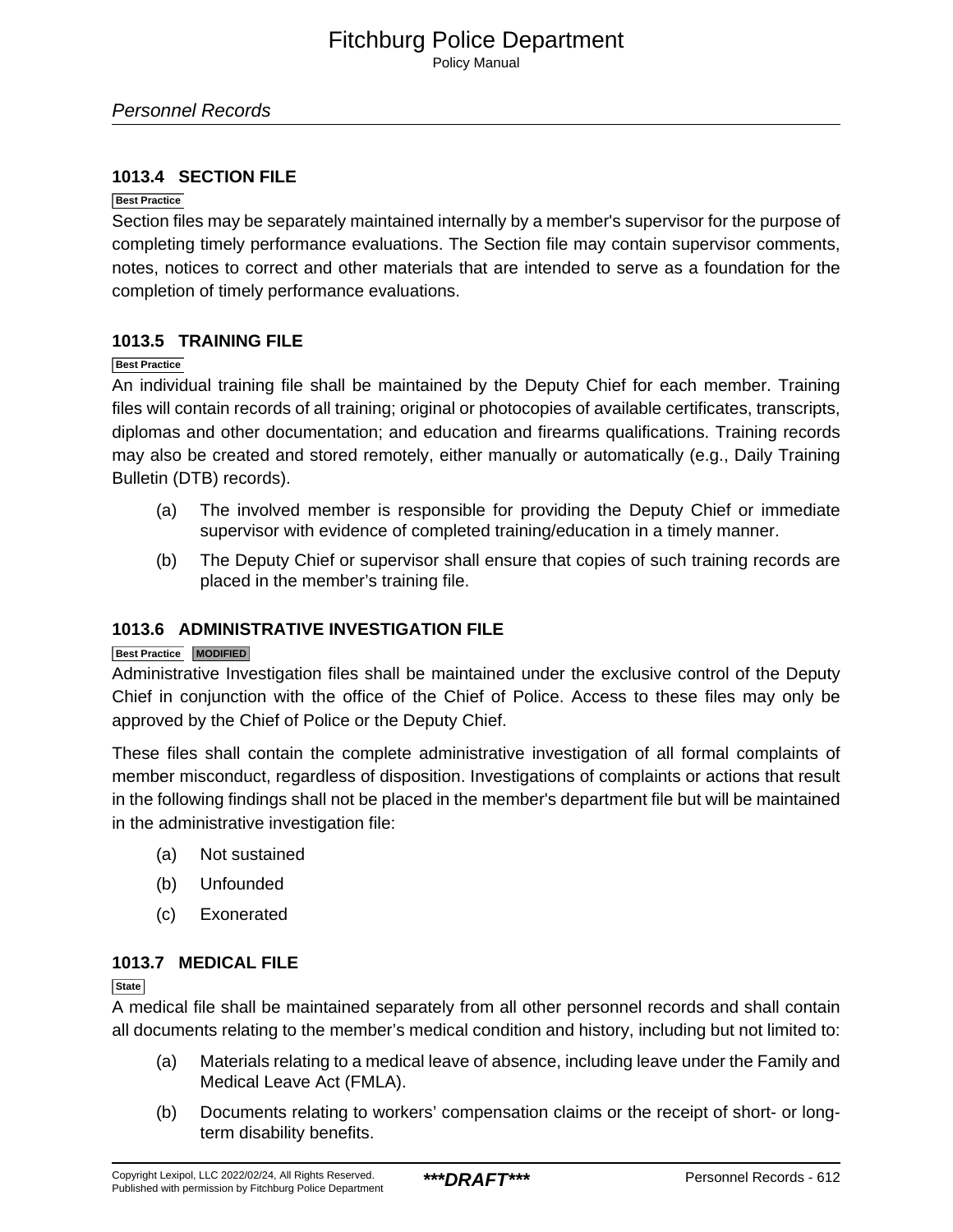- (c) Fitness-for-duty examinations, psychological and physical examinations, follow-up inquiries and related documents.
- (d) Medical release forms, doctor's slips and attendance records that reveal a member's medical condition.
- (e) Any other documents or materials that reveal the member's medical history or medical condition, including past, present or future anticipated mental, psychological or physical limitations.

#### **1013.8 SECURITY**

#### **Best Practice**

Personnel records should be maintained in a secured location and locked either in a cabinet or access-controlled room. Personnel records maintained in an electronic format should have adequate password protection.

Personnel records are subject to disclosure only as provided in this policy, the Records Maintenance and Release Policy or according to applicable discovery procedures.

Nothing in this policy is intended to preclude review of personnel records by the City Administrator, City Attorney or other attorneys or representatives of the City in connection with official business.

#### 1013.8.1 REQUESTS FOR DISCLOSURE

#### **State MODIFIED**

Any member receiving a request for a personnel record shall promptly notify the Administrative Services Commander or other person charged with the maintenance of such records (Wis. Stat. § 19.31 et seq.).

Upon receipt of any such request, the responsible person shall notify the affected member as soon as practicable that such a request has been made.

The responsible person shall further ensure that an appropriate response to the request is made in a timely manner, consistent with applicable law. In many cases, this may require assistance of available legal counsel.

All requests for disclosure that result in access to a member's personnel records shall be logged in the corresponding file, and the affected employee will be notified in writing prior to access and within three days after the decision is made to permit access (Wis. Stat. § 19.356(2)(a)).

#### 1013.8.2 RELEASE OF PERSONNEL INFORMATION

#### **State**

The Department may release any factual information concerning a disciplinary investigation if the member who is the subject of the investigation (or the member's representative) publicly makes a statement that is published in the media and that the member (or representative) knows to be false. The disclosure of such information, if any, shall be limited to facts that refute any such false statement.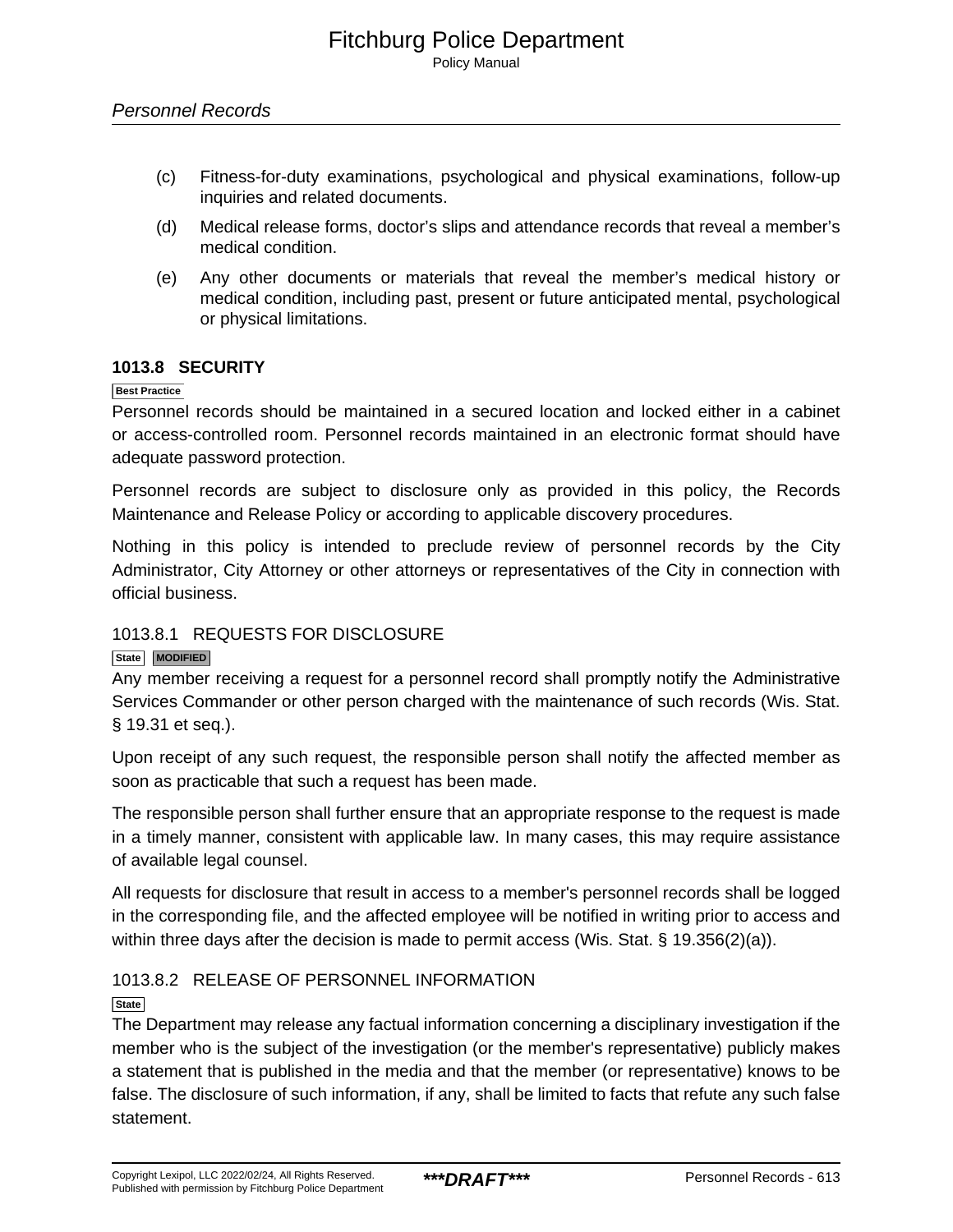### 1013.8.3 BACKGROUND REQUESTS

**State**

The Department shall release personnel records as set forth in Wis. Stat. § 165.85 to another agency submitting a waiver from a candidate. The requested personnel records should be supplied within 21 days of the receipt of the waiver. The Department should not release a candidate's personnel records if it is prohibited from providing the records under a binding nondisclosure agreement that was executed before November 7, 2021.

## **1013.9 MEMBER ACCESS TO HIS/HER OWN PERSONNEL RECORDS**

#### **State MODIFIED**

Any member may request access to his/her own personnel records during the normal business hours of those responsible for maintaining such files twice in a calendar year or as otherwise provided in a collective bargaining agreement. If doing so requires the member to take time off work, arrangements for an alternate reasonable time should be made for the member to access the files. The Department will grant the inspection within seven working days (Wis. Stat. § 103.13).

Any member seeking the removal or correction of any item from his/her personnel records shall file a written request to the Chief of Police through the chain of command. The Department may remove or correct any such item if appropriate, or within 30 days provide the member with a written explanation of why the contested item will not be removed or changed. If the contested item is not removed or changed, the member's request and the written response from the Department shall be retained with the contested item in the member's corresponding personnel record as long as the contested item is a part of the file (Wis. Stat. § 103.13).

Members may obtain a copy of the information or part of the information contained in their file (Wis. Stat. § 103.13).

A member who is involved in a current grievance against the Department may designate in writing a representative of the member's union or collective bargaining unit or other representative to inspect the member's personnel record which may have a bearing on the resolution of the grievance (Wis. Stat. § 103.13).

Members may be restricted from accessing files containing any of the following information (Wis. Stat. § 103.13):

- (a) An ongoing administrative investigation to the extent that it could jeopardize or compromise the investigation pending final disposition or notice to the member of the intent to discipline.
- (b) Confidential portions of administrative investigation files that have not been sustained against the member.
- (c) Criminal investigations involving the member.
- (d) Letters of reference concerning employment/appointment, licensing or issuance of permits regarding the member.
- (e) Any portion of a test document, except the cumulative total test score for either a section of the test document or for the entire test document.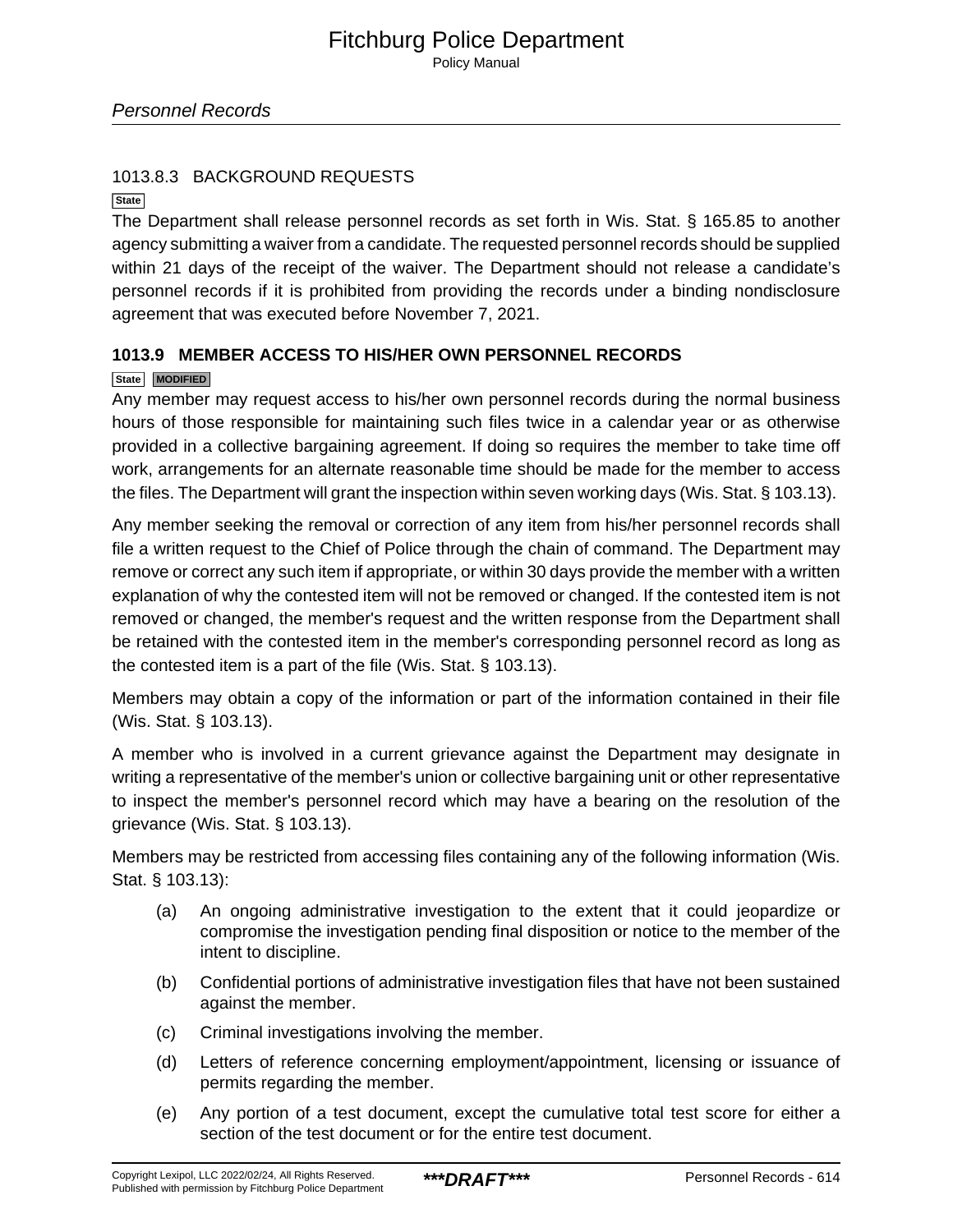## Personnel Records

- (f) Materials used by the Department for staff management planning, including judgments or recommendations concerning future salary increases and other wage treatments, management bonus plans, promotions and job assignments or other comments or ratings used for department planning purposes.
- (g) Information of a personal nature about a person other than the member if disclosure of the information would constitute a clearly unwarranted invasion of the other person's privacy.
- (h) Records relevant to any other pending claim between the Department and the member that may be discovered in a judicial proceeding.
- (i) Medical records where it would have a detrimental effect on the member, in which case the Department may release the medical records to a physician designated by the member so that the physician may release the medical records to the member.

## **1013.10 RETENTION AND PURGING**

#### **Best Practice MODIFIED**

Unless provided otherwise in this policy, personnel records shall be maintained in accordance with the established records retention schedule.

- (a) During the preparation of each member's performance evaluation, all personnel complaints and corrective actions should be reviewed to determine the relevancy, if any, to progressive corrective action, training and career development. Each supervisor responsible for completing the member's performance evaluation should determine whether any prior sustained corrective action file should be retained beyond the required period for reasons other than pending litigation or other ongoing legal proceedings.
- (b) If a supervisor determines that records of prior corrective action should be retained beyond the required period, approval for such retention should be obtained through the chain of command from the Chief of Police.
- (c) If, in the opinion of the Chief of Police, a personnel complaint or corrective action maintained beyond the required retention period is no longer relevant, all records of such matter may be destroyed in accordance with the established records retention schedule.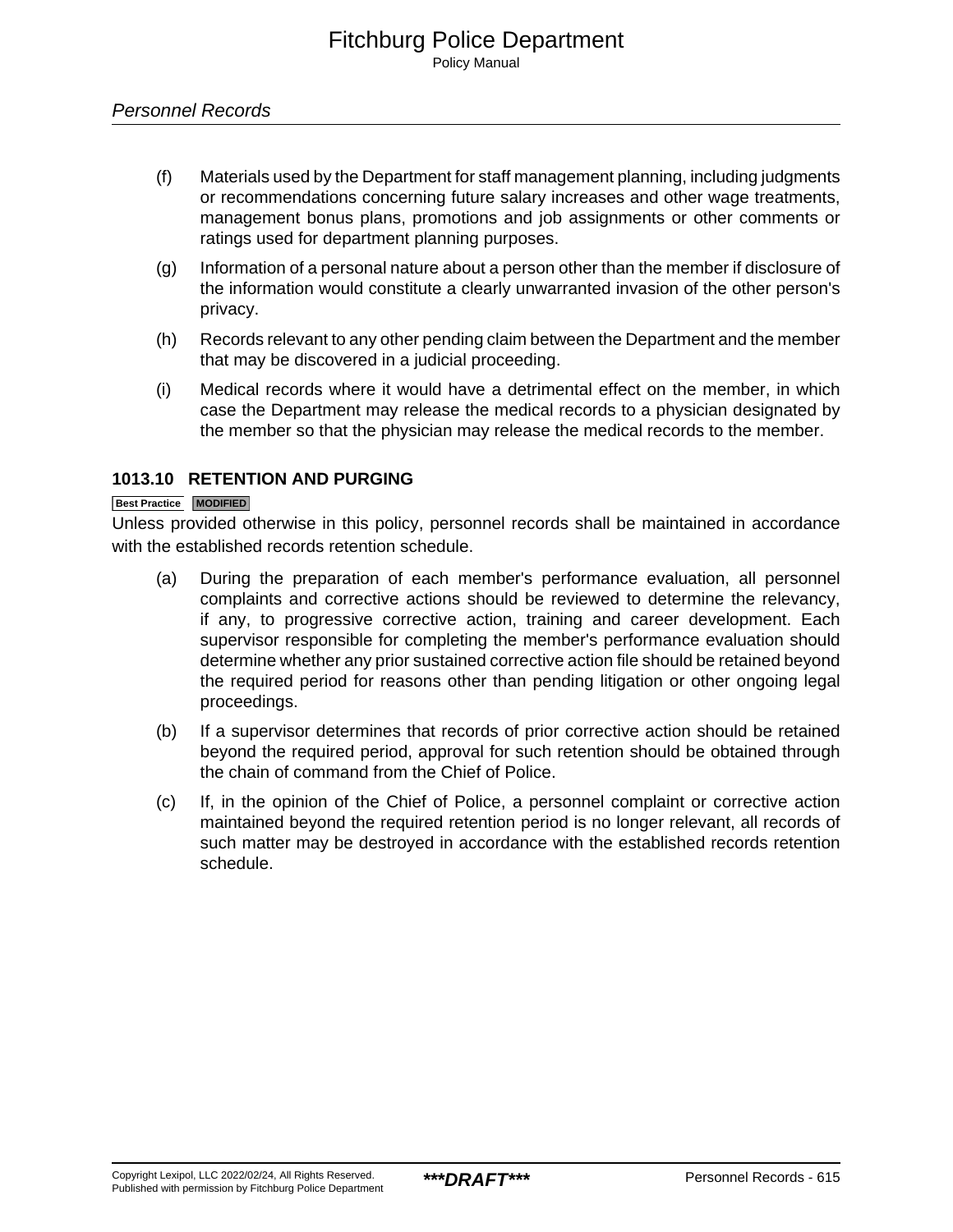# <span id="page-11-0"></span>**Meal Periods and Breaks**

## **1017.1 PURPOSE AND SCOPE**

## **Discretionary MODIFIED**

This policy regarding meals and breaks, insofar as reasonably possible, shall conform to the policy governing all City employees that has been established within the Employee Handbook.

## 1017.1.1 MEAL AND BREAK PERIODS

## **Discretionary MODIFIED**

Sworn employees and dispatchers shall remain on-duty subject to call during breaks. All other employees are not on-call during meal breaks unless directed otherwise by a supervisor.

Uniformed patrol officers shall consider the coverage remaining within a designated district prior to taking any break. Uniformed officers shall take their breaks within the City limits and shall monitor their radios unless on assignment outside of the City. Patrol officers shall indicate through appropriate systems that they are on break.

The time spent for the break period shall not exceed the authorized time allowed.

The following is the recognized break amounts for hours worked:

- (a) 4 hours worked: 30 minutes break time
- (b) 8 hours worked: 60 minutes break time

For every two hours worked more or less than the above periods, the employee can add or remove 15 minutes of break time.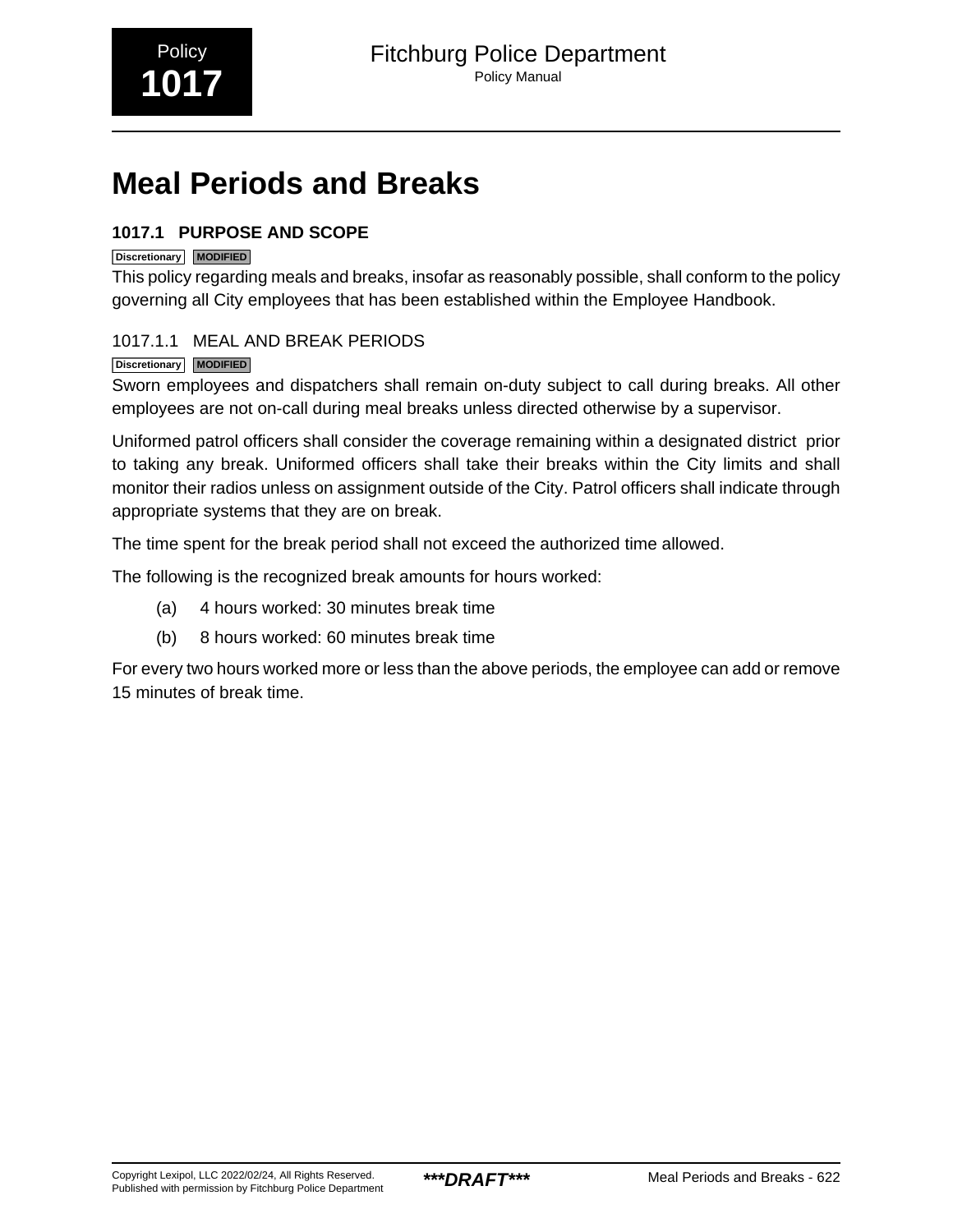# <span id="page-12-0"></span>**Lactation Breaks**

## **1018.1 PURPOSE AND SCOPE**

**Federal**

The purpose of this policy is to provide reasonable accommodations to employees desiring to express breast milk for the employee's infant child.

## **1018.2 POLICY**

#### **Federal**

It is the policy of this department to provide, in compliance with the Fair Labor Standards Act, reasonable break time and appropriate facilities to accommodate any employee desiring to express breast milk for her infant nursing child for up to one year after the child's birth (29 USC § 207).

## **1018.3 LACTATION BREAK TIME**

## **Federal MODIFIED**

A rest period should be permitted each time the employee has the need to express breast milk (29 USC § 207). In general, lactation breaks that cumulatively total 30 minutes or less during any fourhour work period or major portion of a four-hour work period would be considered reasonable. However, individual circumstances may require more or less time.

Lactation breaks, if feasible, should be taken at the same time as the employee's regularly scheduled rest or meal periods.

Employees desiring to take a lactation break shall notify a supervisor prior to taking such a break. Such breaks may be reasonably delayed if they would seriously disrupt department operations.

Once a lactation break has been approved, the break should not be interrupted except for emergency or exigent circumstances.

## **1018.4 PRIVATE LOCATION**

## **Federal**

The Department will make reasonable efforts to accommodate employees with the use of an appropriate room or other location to express milk in private. Such room or place should be in close proximity to the employee's work area and shall be other than a bathroom or toilet stall. The location must be shielded from view and free from intrusion from co-workers and the public (29 USC § 207).

Employees occupying such private areas shall either secure the door or otherwise make it clear to others that the area is occupied with a need for privacy. All other employees should avoid interrupting an employee during an authorized break, except to announce an emergency or other urgent circumstance.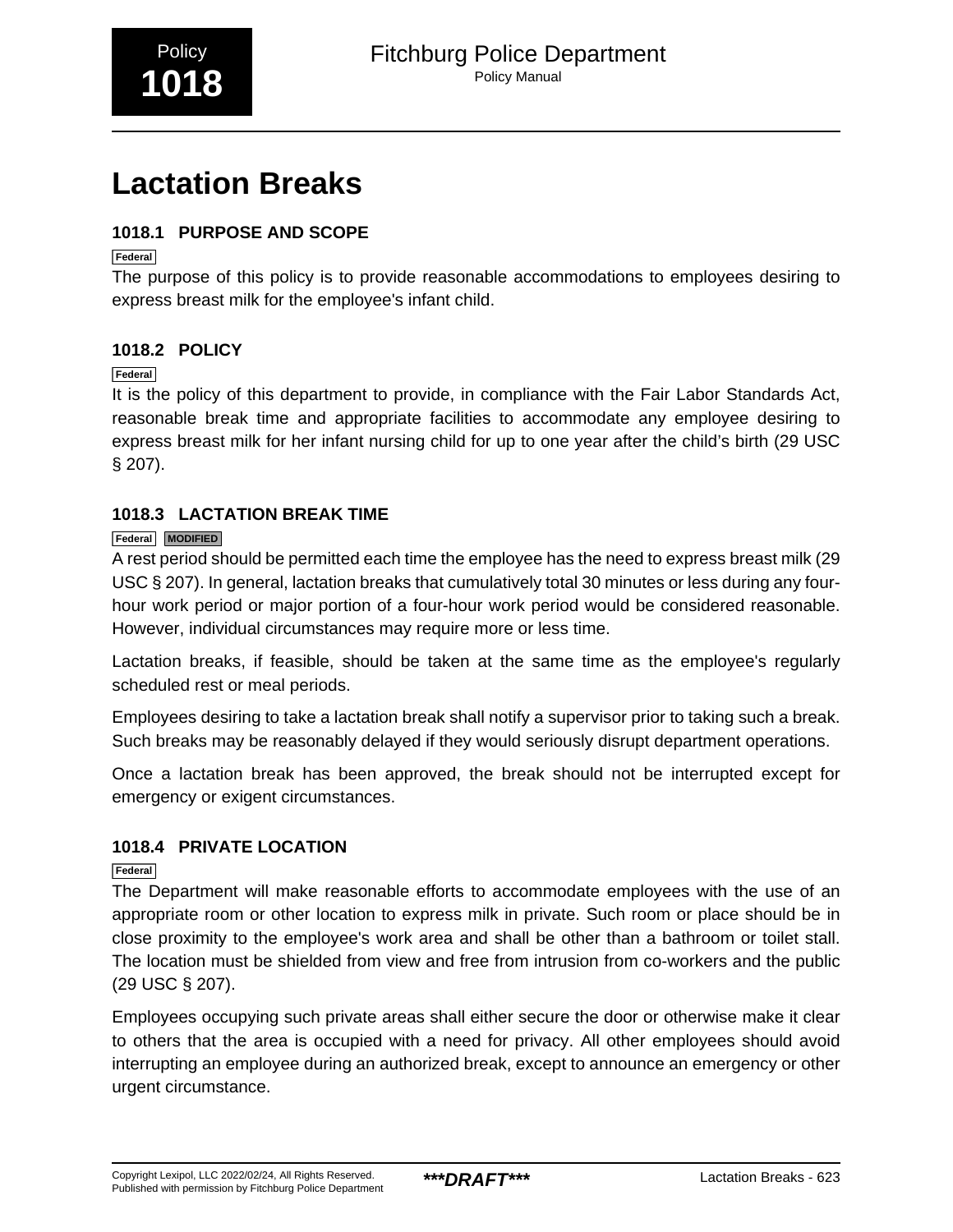Policy Manual

Authorized lactation breaks for employees assigned to the field may be taken at the nearest appropriate private area.

## **1018.5 STORAGE OF EXPRESSED MILK**

#### **Best Practice**

Any employee storing expressed milk in any authorized refrigerated area within the Department shall clearly label it as such and shall remove it when the employee ends her shift.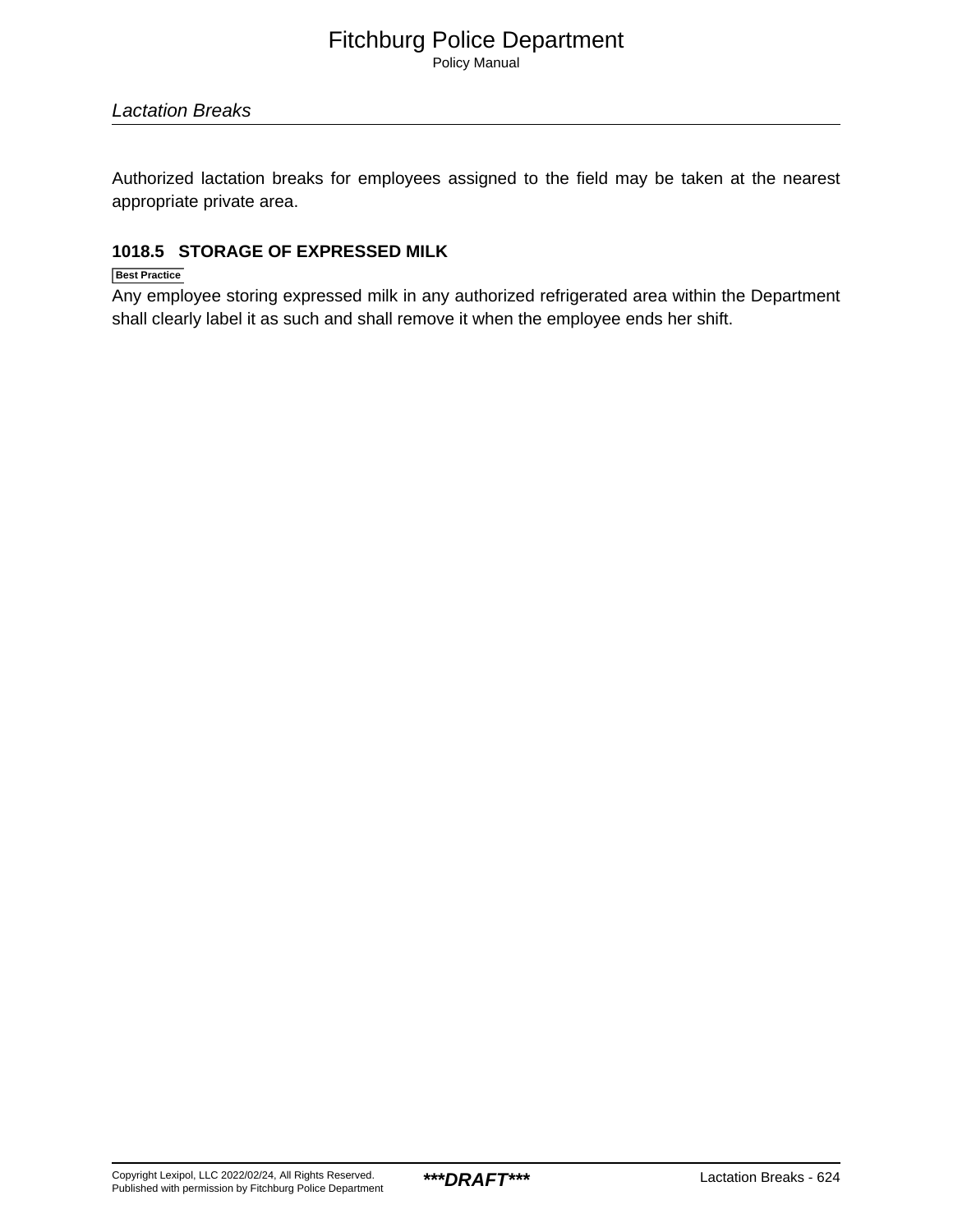# <span id="page-14-0"></span>**Outside Employment**

## **1021.1 PURPOSE AND SCOPE**

### **Best Practice**

To avoid actual or perceived conflicts of interest for department employees engaging in outside employment, all employees shall initially obtain written approval from the Chief of Police prior to engaging in any outside employment. Approval of outside employment shall be at the discretion of the Chief of Police in accordance with the provisions of this policy.

Additional guidance, provisions, changes or additions may be contained in the employee collective bargaining agreement.

1021.1.1 DEFINITIONS **Best Practice** Definitions related to this policy include:

**Outside employment** - The employment of any member of this department who receives wages, compensation or other consideration of value from another employer, organization or individual not affiliated directly with this department for services, products or benefits rendered. For purposes of this section, the definition of outside employment includes those employees who are self-employed and not affiliated directly with this department for services, products or benefits rendered.

**Outside overtime** - Overtime involving any member of this department who performs duties or services on behalf of an outside organization, company or individual within this jurisdiction on behalf of the Department. Such outside overtime shall be requested and scheduled directly through this department so that the Department may be reimbursed for the cost of wages and benefits.

## **1021.2 OBTAINING APPROVAL**

## **Best Practice MODIFIED**

No member of this department may engage in any outside employment without first obtaining prior written approval of the Chief of Police. Failure to obtain prior written approval for outside employment or engaging in outside employment prohibited by this policy is grounds for corrective action.

To obtain approval for outside employment, the employee must formally request, through written document, that shall be submitted to the employee's immediate supervisor. The document will then be forwarded through the appropriate chain of command to the Chief of Police for consideration.

Any employee seeking approval of outside employment whose request has been denied shall be provided with a written reason for the denial of the request at the time of the denial and within 30 days of the request.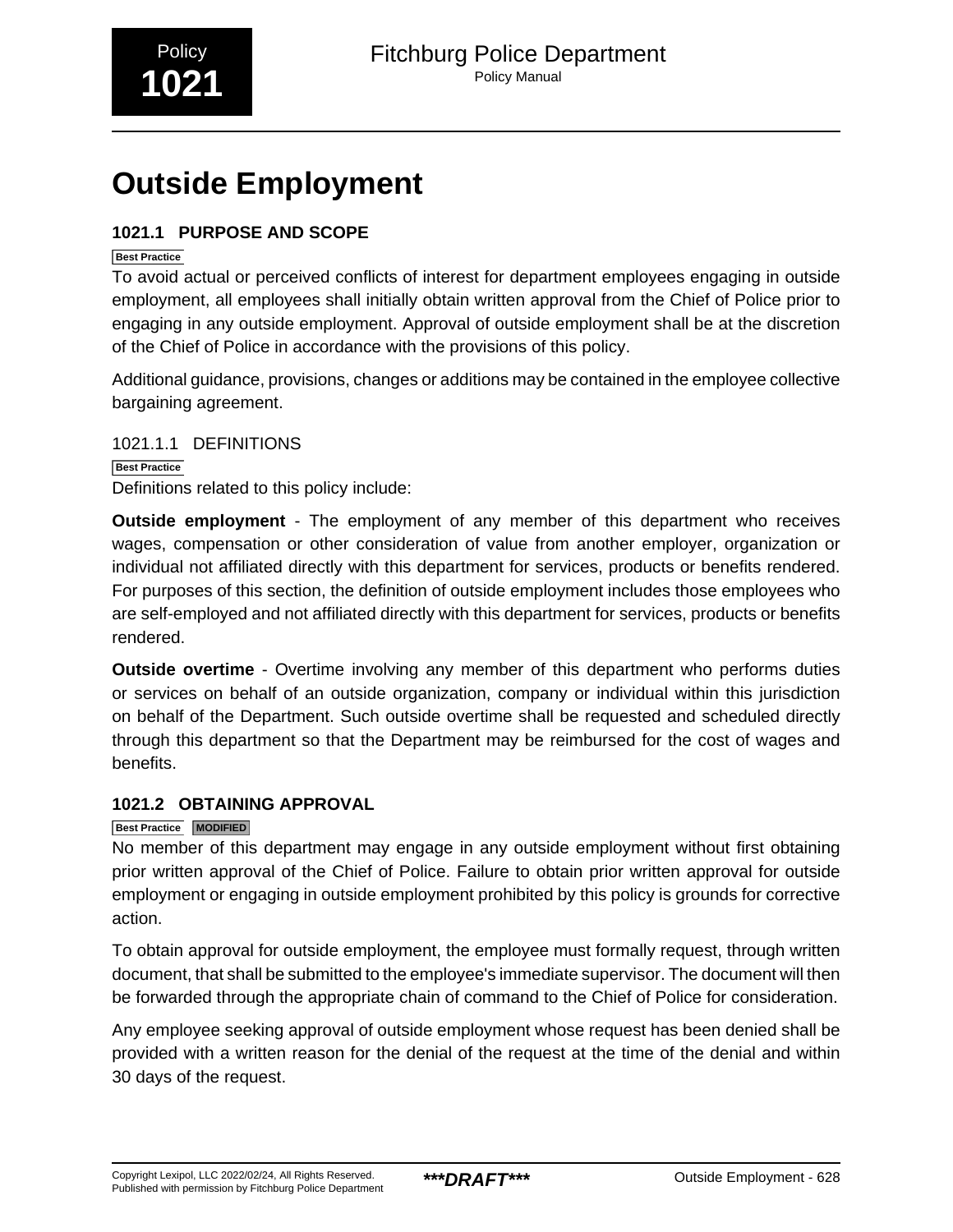Policy Manual

## 1021.2.1 APPEAL OF DENIAL OF OUTSIDE EMPLOYMENT REQUEST

#### **Federal MODIFIED**

If an employee's request is denied or rescinded by the Department, the employee may file a written notice of appeal to the Chief of Police within 10 days of the date of denial.

If the employee's appeal is denied, the employee may file a grievance pursuant to the Grievances Policy or the procedure set forth in the current collective bargaining agreement.

## 1021.2.2 REVOCATION/SUSPENSION OF AN APPROVED OUTSIDE EMPLOYMENT APPLICATION

#### **Federal MODIFIED**

Any approved outside employment application may be revoked or suspended after the employee has received written notification of the reasons for revocation or suspension. Additionally, revocation or suspension will only be implemented after the employee has exhausted the appeal process.

The outside employment may be revoked:

- (a) If an employee's performance declines to a point where it is evaluated by a supervisor as needing improvement to reach an overall level of minimum acceptable competency, and the outside employment may be related to the employee's performance. The Chief of Police may, at his/her discretion, notify the employee of the intent to revoke any previously approved outside employment request. After the appeal process has concluded, the revocation will remain in force until the employee's performance directly related to the outside employment has been re-established to the minimum level of acceptable competency.
- (b) If, at any time during the term of an approved outside employment, an employee's conduct or outside employment conflicts with the provisions of department policy, or any law.
- (c) The outside employment creates an actual or apparent conflict of interest with the Department or City.

#### **1021.3 PROHIBITED OUTSIDE EMPLOYMENT**

#### **Best Practice MODIFIED**

The Department expressly reserves the right to deny any request submitted by an employee seeking to engage in any activity that:

- (a) Involves the employee's use of department time, facilities, equipment or supplies, the use of the department badge, uniform, prestige or influence for private gain or advantage.
- (b) Involves the employee's receipt or acceptance of any money or other consideration from anyone other than this department for the performance of an act that the employee, if not performing such act, would be required or expected to render in the regular course or hours of employment or as a part of the employee's duties as a member of this department.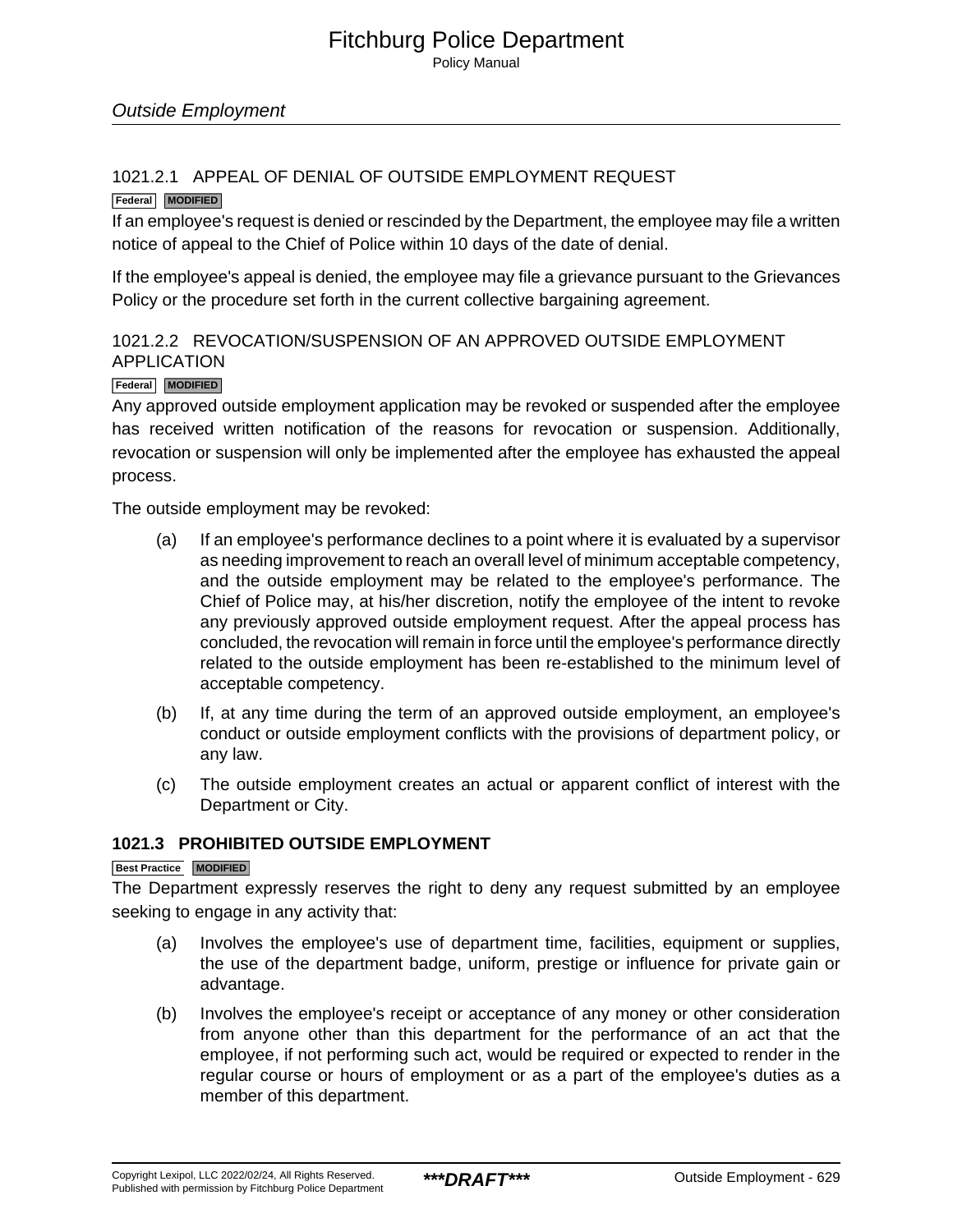- (c) Involves the performance of an act in other than the employee's capacity as a member of this department that may later be subject directly or indirectly to the control, inspection, review, audit or enforcement of any other employee of this department.
- (d) Involves time demands that would render performance of the employee's duties for this department below minimum standards or would render the employee unavailable for reasonably anticipated overtime assignments and other job-related demands that occur outside regular working hours.

## 1021.3.1 OUTSIDE SECURITY EMPLOYMENT

#### **Best Practice**

Due to the potential conflict of interest, no member of this department may engage in any outside or secondary employment as a private security guard, private investigator or other similar private security position.

Any private organization, entity or individual seeking special services for security or traffic control from members of this department must submit a written request to the Chief of Police in advance of the desired service. Such outside overtime will be monitored by the patrol supervisor.

- (a) The applicant will be required to enter into a written indemnification agreement prior to approval.
- (b) The applicant will be required to provide for the compensation and full benefits of all employees requested for such outside security services.
- (c) If such a request is approved, any employee working outside overtime shall be subject to the following conditions:
	- 1. The officer shall wear the department uniform/identification.
	- 2. The officer shall be subject to all the rules and regulations of this department.
	- 3. No officer may engage in such outside employment during or at the site of a strike, lockout, picket or other physical demonstration of a labor dispute.
	- 4. Compensation for such approved outside security services shall be pursuant to normal overtime procedures.
	- 5. Outside security services, outside employment or outside overtime shall not be subject to the collective bargaining process.
	- 6. No officer may engage in outside employment as a peace officer for any other public agency without prior written authorization of the Chief of Police.

## 1021.3.2 OUTSIDE OVERTIME ARREST AND REPORTING PROCEDURE

## **Best Practice**

Any employee making an arrest or taking other official law enforcement action while working in an approved outside overtime assignment shall be required to complete all related reports in a timely manner pursuant to department policy. Time spent on the completion of such reports shall be considered incidental to the outside overtime assignment.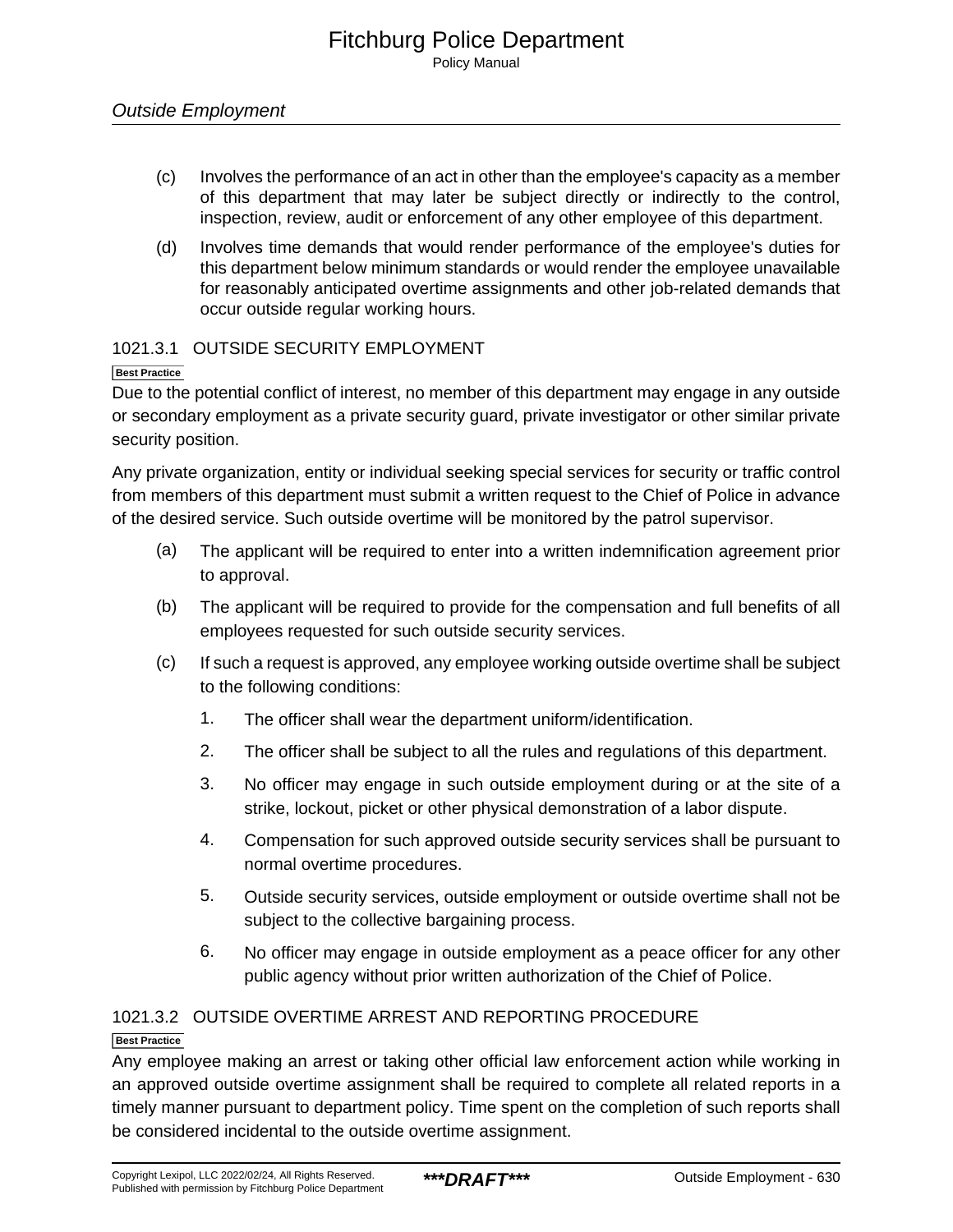## **1021.4 DEPARTMENT RESOURCES**

#### **Best Practice**

Employees are prohibited from using any department equipment or resources in the course of or for the benefit of any outside employment. This shall include the prohibition of access to official records or databases of this department or other agencies through the use of the employee's position with this department.

#### 1021.4.1 REVIEW OF FINANCIAL RECORDS

#### **Best Practice**

Employees approved for outside employment expressly agree that their personal financial records may be requested and reviewed/audited for potential conflict of interest. Prior to providing written approval for an outside employment position, the Department may request that an employee provide his/her personal financial records for review/audit in order to determine whether a conflict of interest exists. Failure of the employee to provide the requested personal financial records could result in denial of the off-duty work permit. If, after approving a request for an outside employment position, the Department becomes concerned that a conflict of interest exists based on a financial reason, the Department may request that the employee provide his/her personal financial records for review/audit. If the employee elects not to provide the requested records, his/her off-duty work permit may be revoked pursuant to this policy.

## **1021.5 CHANGES IN OUTSIDE EMPLOYMENT STATUS**

#### **Best Practice MODIFIED**

If an employee terminates his/her outside employment during the period of an approved request, the employee shall promptly submit written notification of such termination to the Chief of Police through the appropriate chain of command. Any subsequent request for renewal or continued outside employment must thereafter be processed and approved through normal procedures set forth in this policy.

Employees shall also promptly submit in writing to the Chief of Police any material changes in outside employment including any change in the number of hours, type of duties or demands of any approved outside employment. Employees who are uncertain whether a change in outside employment is material shall report the change.

## **1021.6 OUTSIDE EMPLOYMENT WHILE ON DISABILITY OR ADMINISTRATIVE LEAVE**

#### **Best Practice MODIFIED**

Department members who are engaged in outside employment and are placed on disability or administrative leave or modified/light-duty shall inform their immediate supervisor in writing within five days whether they intend to continue to engage in outside employment while on such leave or light-duty status. The immediate supervisor shall review the duties of the outside employment along with any work-related doctor's orders and make a recommendation to the Chief of Police whether such outside employment should continue or the approved request be suspended or revoked.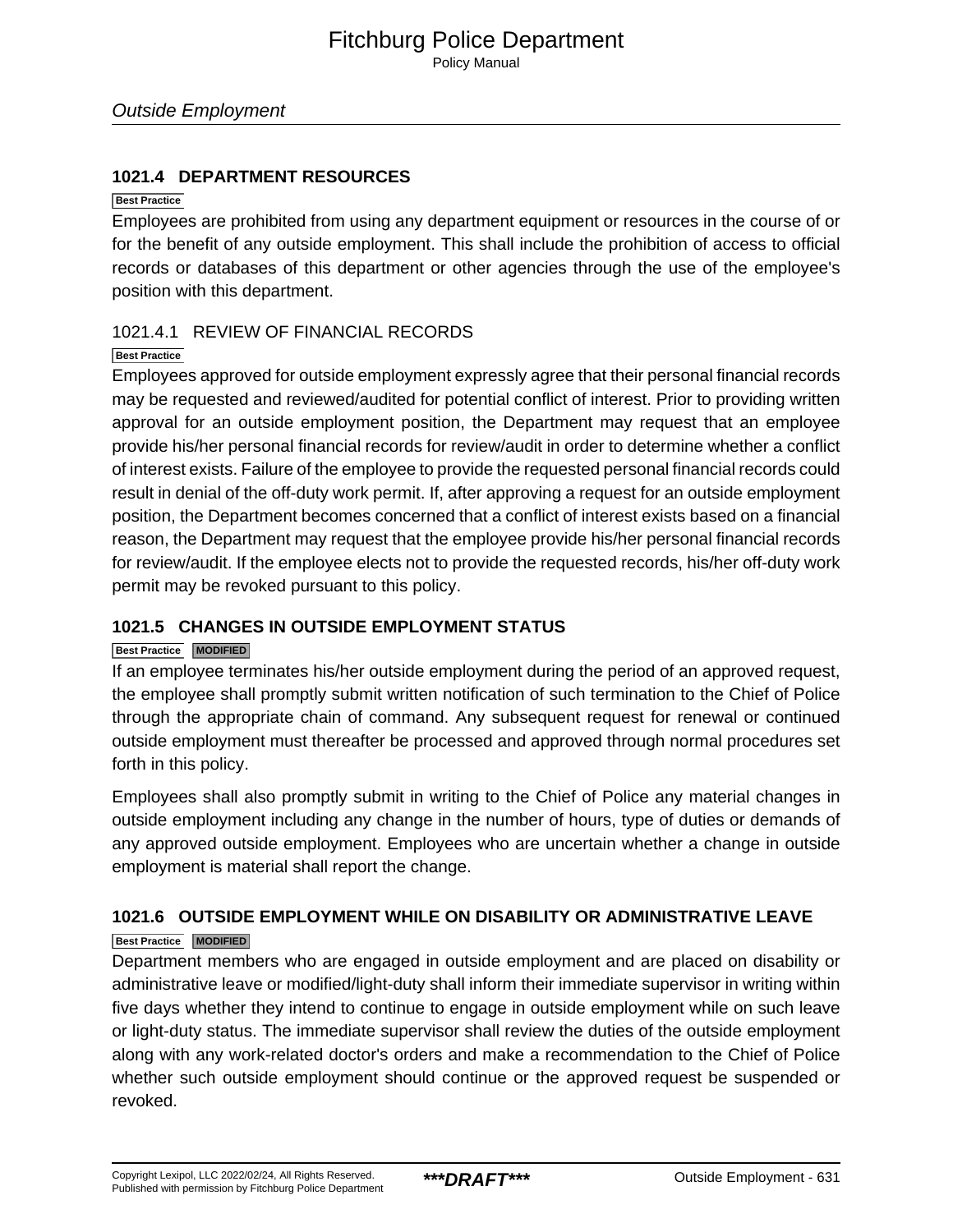Policy Manual

## Outside Employment

In the event the Chief of Police determines that the outside employment should be discontinued or if the employee fails to promptly notify the supervisor of his/her intentions regarding the employment request, a notice of intent to revoke the employee's request will be forwarded to the involved employee and a copy attached to the original employment request. The revocation process outlined in this policy shall be followed.

Criteria for revoking or suspending an approved outside employment request while on disability status or administrative leave includes, but is not limited to, the following:

- (a) The outside employment is medically detrimental to the total recovery of the disabled employee, as indicated by the City's professional medical advice.
- (b) The outside employment performed requires the same or similar physical ability, as would be required of an on-duty employee.
- (c) The outside employment is not compatible with the reason the employee is on administrative leave.
- (d) The employee failed to make timely notice of his/her intentions to his/her supervisor.

When the disabled employee returns to full duty with the Fitchburg Police Department, a request (in writing) may be made to the Chief of Police to restore the permit.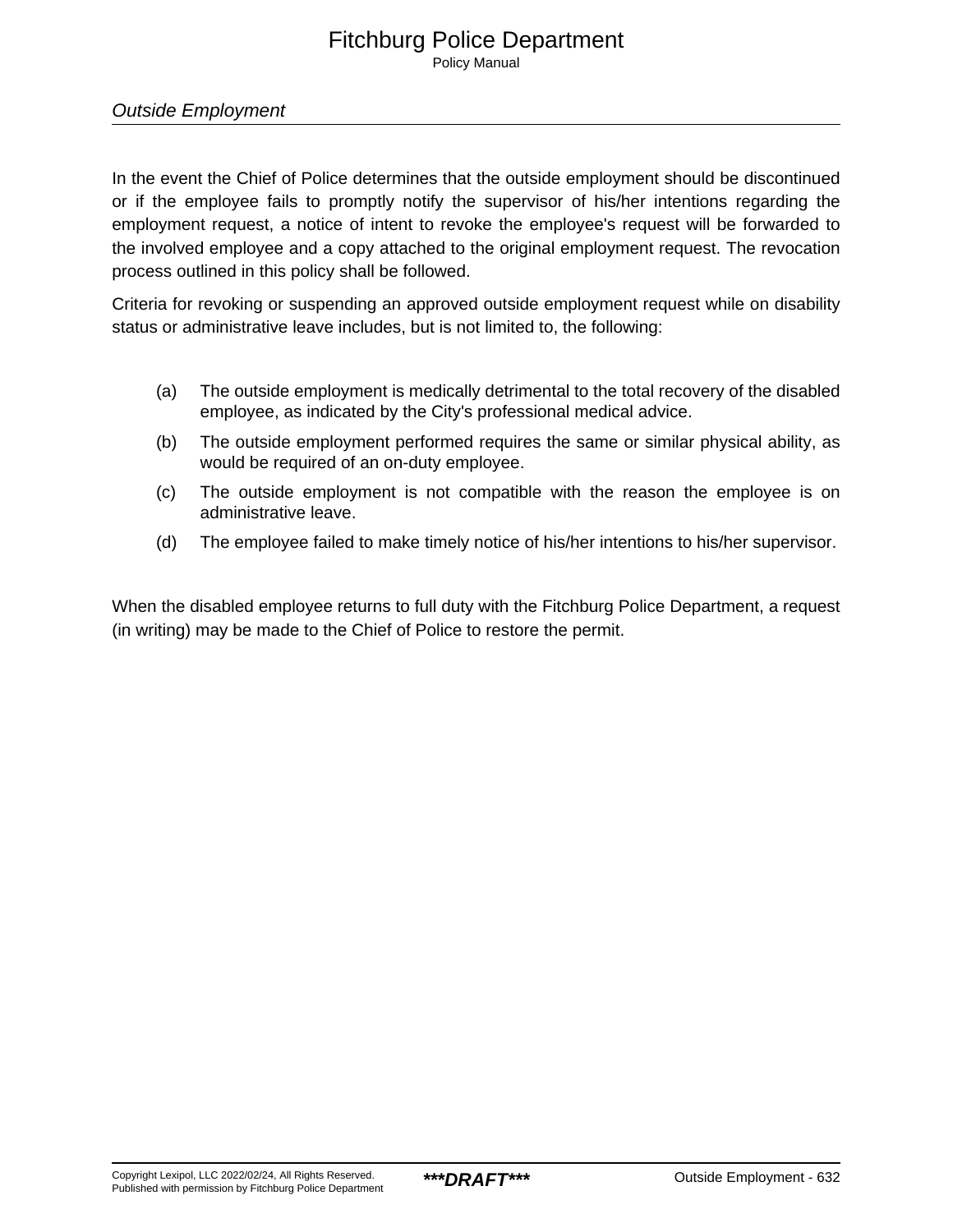# <span id="page-19-0"></span>**Occupational Disease and Work-Related Injury Reporting**

## **1022.1 PURPOSE AND SCOPE**

**Best Practice**

The purpose of this policy is to provide guidance regarding the timely reporting of occupational diseases, mental health issues and work-related injuries.

1022.1.1 DEFINITIONS

**State** Definitions related to this policy include:

**Occupational disease or work-related injury** - Any mental or physical harm to an employee caused by accident or disease (Wis. Stat. § 102.01(2)(c)).

## **1022.2 POLICY**

## **State MODIFIED**

The Fitchburg Police Department will address occupational diseases, some mental health issues and work-related injuries appropriately, and will comply with applicable state worker's compensation requirements, as well as the City of Fitchburg Employee Handbook (Wis. Stat. § 102.01 et seq.).

## **1022.3 RESPONSIBILITIES**

**Best Practice**

## 1022.3.1 MEMBER RESPONSIBILITIES

**State**

Any member sustaining any occupational disease or work-related injury shall report such event as soon as practicable, but within 24 hours, to a supervisor, and shall seek medical care when appropriate (Wis. Stat. § 102.12).

## 1022.3.2 SUPERVISOR RESPONSIBILITIES

## **State MODIFIED**

A supervisor learning of any occupational disease or work-related injury should ensure the member receives medical care as appropriate.

Supervisors shall ensure that required documents regarding worker's compensation are completed and forwarded promptly. The forms should be immediately forwarded to the Human Resources department, as well as a copy to the appropriate Section Commander, Deputy Chief and Chief of Police. Any related City-wide illness- or injury-reporting protocol shall also be followed.

Supervisors shall determine whether the Major Incident Notification and Safety and Health Program policies apply and take additional action as required.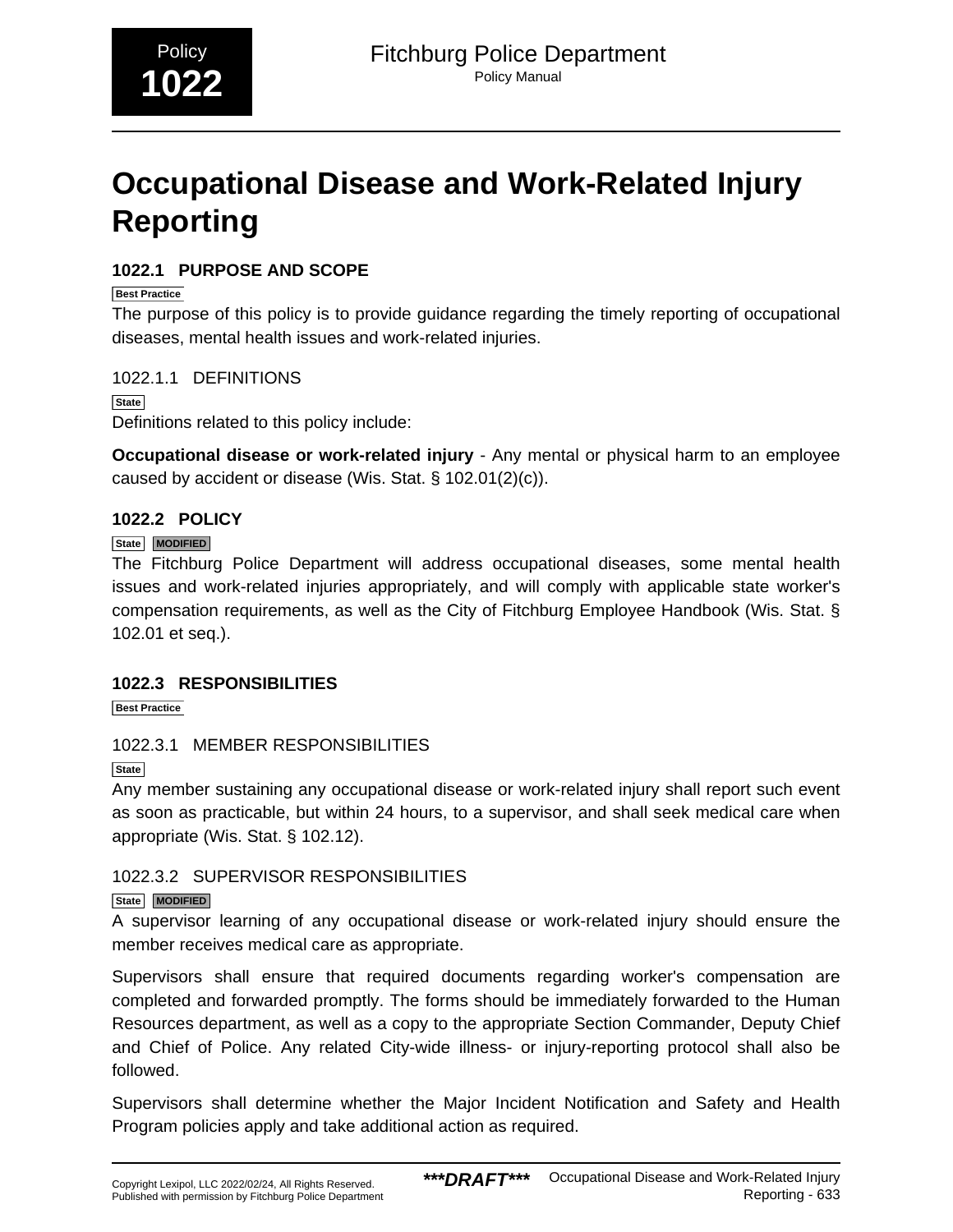Policy Manual

## Occupational Disease and Work-Related Injury Reporting

#### 1022.3.3 COMMAND STAFF RESPONSIBILITIES

#### **Best Practice MODIFIED**

Command staff members receiving notification of the occupational or work-related injury shall ensure all forms have been routed to the Human Resources department. In the event there is a requirement to contact the Department of Safety and Professional Services, a Human Resources representative will coordinate with the police department for all needed information.

#### 1022.3.4 OTHER RESPONSIBILITIES

#### **Federal MODIFIED**

The Chief of Police shall review and forward copies of the report forwarded to the Human Resources Department. Copies of the report and related documents retained by Human Resources Department shall be filed in the member's confidential medical file.

#### **1022.4 OTHER DISEASE OR INJURY**

#### **Best Practice**

Diseases and injuries caused or occurring on-duty that do not qualify for worker's compensation reporting shall be documented on the designated report of injury form, which shall be signed by a supervisor. A copy of the completed form shall be forwarded to the appropriate Section Commander through the chain of command and a copy sent to the Administration Section Commander.

Unless the injury is extremely minor, this report shall be signed by the affected member, indicating that he/she desired no medical attention at the time of the report. By signing, the member does not preclude his/her ability to later seek medical attention.

## **1022.5 SETTLEMENT OFFERS**

#### **Best Practice**

When a member sustains an occupational disease or work-related injury that is caused by another person and is subsequently contacted by that person, his/her agent, insurance company or attorney and offered a settlement, the member shall take no action other than to submit a written report of this contact to his/her supervisor as soon as possible.

#### 1022.5.1 NO SETTLEMENT WITHOUT PRIOR APPROVAL

#### **Best Practice**

No less than 10 days prior to accepting and finalizing the settlement of any third-party claim arising out of or related to an occupational disease or work-related injury, the member shall provide the Chief of Police with written notice of the proposed terms of such settlement. In no case shall the member accept a settlement without first providing written notice to the Chief of Police. The purpose of such notice is to permit the City to determine whether the offered settlement will affect any claim the City may have regarding payment for damage to equipment or reimbursement for wages against the person who caused the disease or injury, and to protect the City's right of subrogation, while ensuring that the member's right to receive compensation is not affected.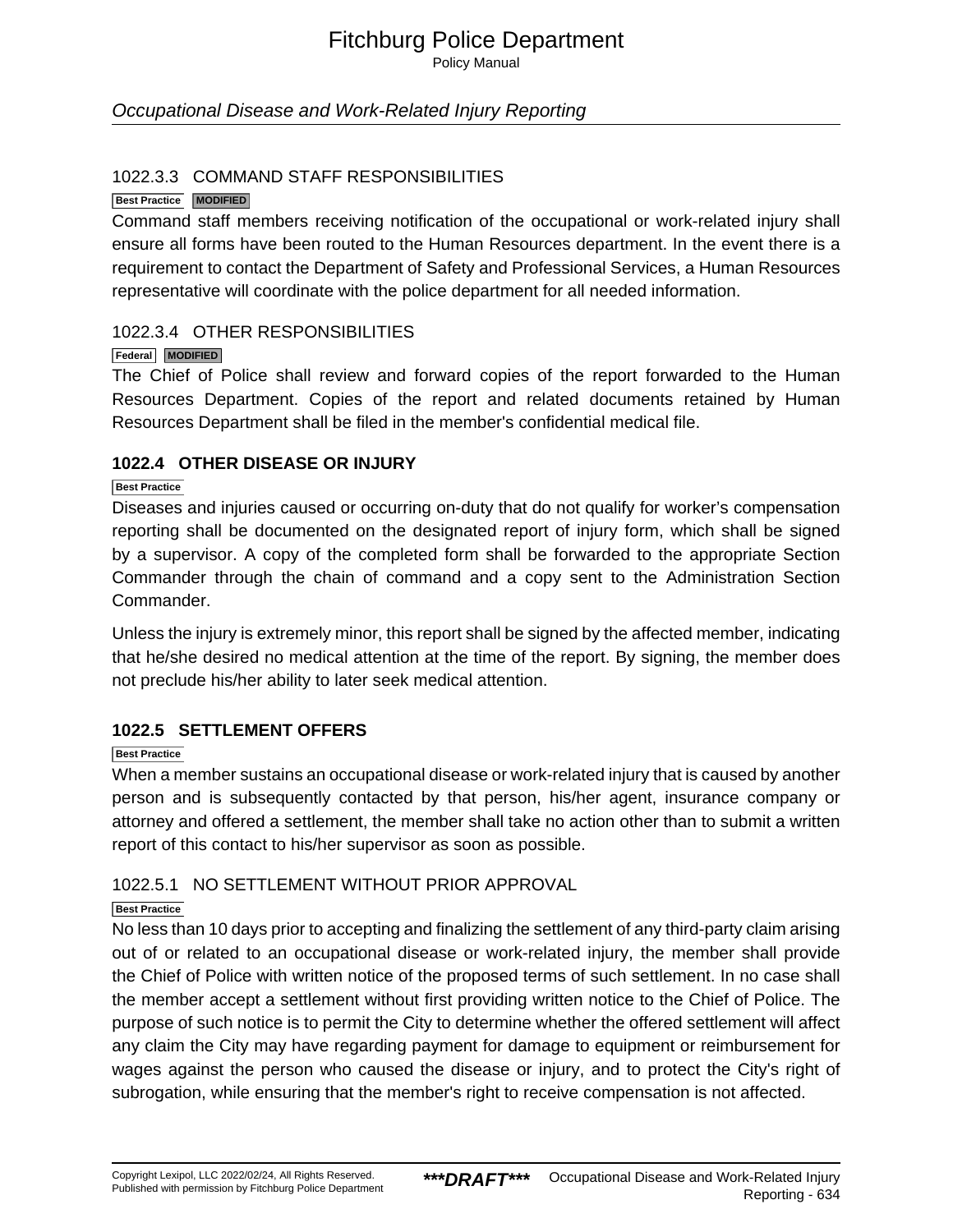# **Nepotism and Employment Conflicts**

## **1025.1 PURPOSE AND SCOPE**

#### **Discretionary**

The purpose of this policy is to ensure equal opportunity and effective employment practices by avoiding actual or perceived favoritism, discrimination or actual or potential conflicts of interest by or between members of this department. These employment practices include: recruiting, testing, hiring, compensation, assignment, use of facilities, access to training opportunities, supervision, performance appraisal, discipline and workplace safety and security.

## 1025.1.1 DEFINITIONS

**Discretionary** Definitions related to this policy include:

**Business relationship** - Serving as an employee, independent contractor, compensated consultant, owner, board member, shareholder or investor in an outside business, company, partnership, corporation, venture or other transaction where the employee's annual interest, compensation, investment or obligation is greater than \$250.

**Conflict of interest** - Any actual, perceived or potential conflict of interest in which it reasonably appears that an employee's action, inaction or decisions are or may be influenced by the employee's personal or business relationship.

**Nepotism** - The practice of showing favoritism to relatives in appointment, employment, promotion or advancement by any public official in a position to influence these personnel decisions.

**Personal relationship** - Includes marriage, cohabitation, dating or any other intimate relationship beyond mere friendship.

**Public official** - A supervisor, officer or employee who is vested with authority by law, rule or regulation, or to whom authority has been delegated.

**Relative** - An employee's parent, stepparent, spouse, domestic partner, significant other, child (natural, adopted or step), sibling or grandparent.

**Subordinate** - An employee who is subject to the temporary or ongoing direct or indirect authority of a supervisor.

**Supervisor** - An employee who has temporary or ongoing direct or indirect authority over the actions, decisions, evaluation and/or performance of a subordinate employee.

## **1025.2 RESTRICTED DUTIES AND ASSIGNMENTS**

**Discretionary**

The Department will not prohibit all personal or business relationships between employees. However, in order to avoid nepotism or other inappropriate conflicts, the following reasonable restrictions shall apply: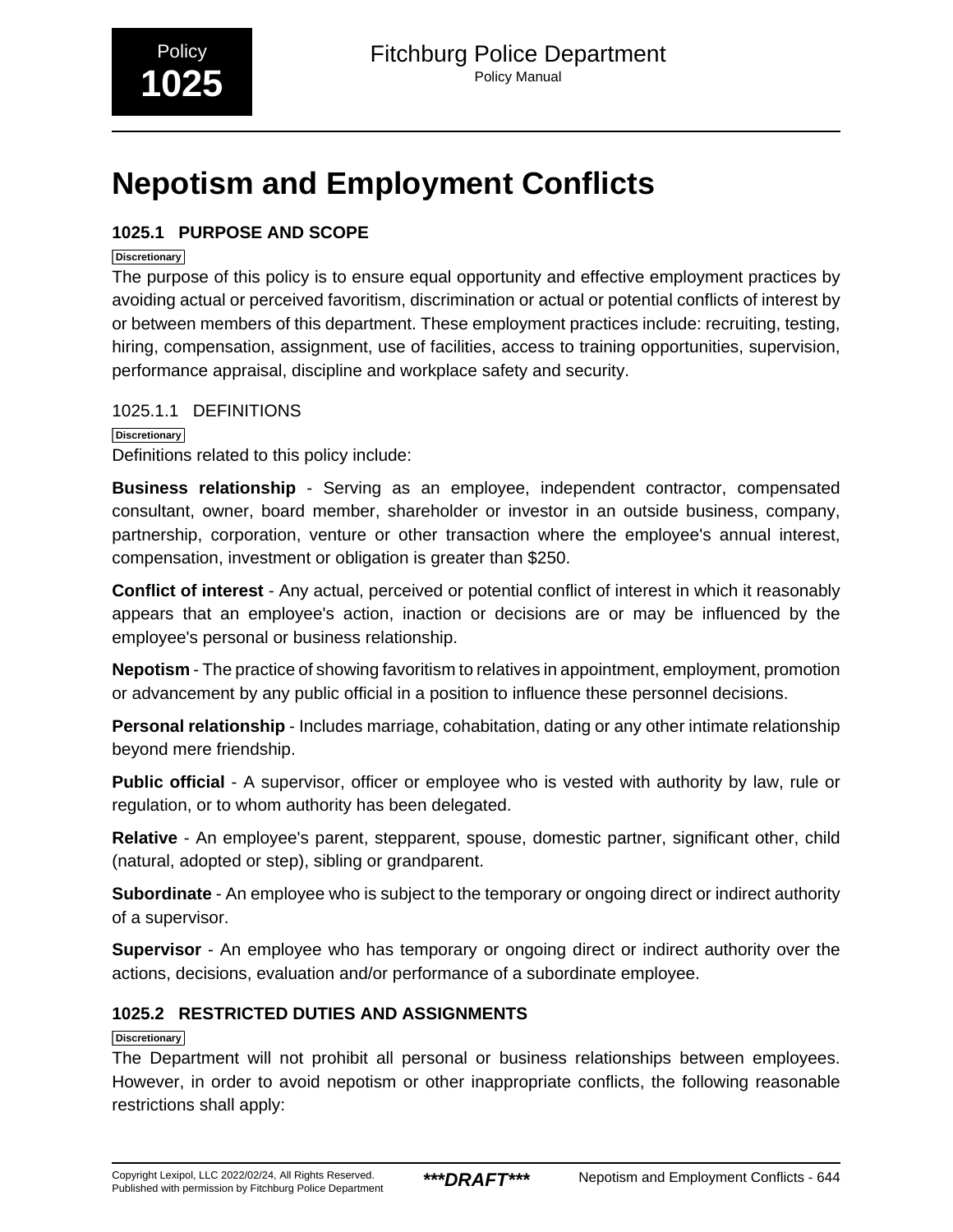Policy Manual

## Nepotism and Employment Conflicts

- (a) Employees are prohibited from directly supervising, occupying a position in the line of supervision or being directly supervised by any other employee who is a relative or with whom they are involved in a personal or business relationship.
	- 1. If circumstances require that such a supervisor/subordinate relationship exist temporarily, the supervisor shall make every reasonable effort to defer matters pertaining to the involved employee to an uninvolved supervisor.
	- 2. When personnel and circumstances permit, the Department will attempt to make every reasonable effort to avoid placing employees in such supervisor/ subordinate situations. The Department reserves the right to transfer or reassign any employee to another position within the same classification as it may deem necessary in order to avoid conflicts with any provision of this policy.
- (b) Employees are prohibited from participating in, contributing to or recommending promotions, assignments, performance evaluations, transfers or other personnel decisions affecting an employee who is a relative or with whom they are involved in a personal or business relationship.
- (c) Whenever reasonably possible, Field Training Officers (FTOs) and other trainers will not be assigned to train relatives. FTOs and other trainers are prohibited from entering into or maintaining personal or business relationships with any employee they are assigned to train until such time as the training has been successfully completed and the employee is off probation.
- (d) To avoid actual or perceived conflicts of interest, members of this department shall refrain from developing or maintaining personal or financial relationships with victims, witnesses or other individuals during the course of, or as a direct result of, any official contact.
- (e) Except as required in the performance of official duties or in the case of immediate relatives, employees shall not develop or maintain personal or financial relationships with any individual they know or reasonably should know is under criminal investigation, or is a convicted felon, parolee, fugitive, registered offender or who engages in intentional violations of state or federal laws.

## 1025.2.1 EMPLOYEE RESPONSIBILITIES

#### **Discretionary**

Prior to entering into any personal or business relationship or other circumstance which the employee knows or reasonably should know could create a conflict of interest or other violation of this policy, the employee shall promptly notify his/her uninvolved, next highest level of supervisor.

Whenever any employee is placed in circumstances that would require the employee to take enforcement action or provide official information or services to any relative or individual with whom the employee is involved in a personal or business relationship, the employee shall promptly notify his/her uninvolved, immediate supervisor.